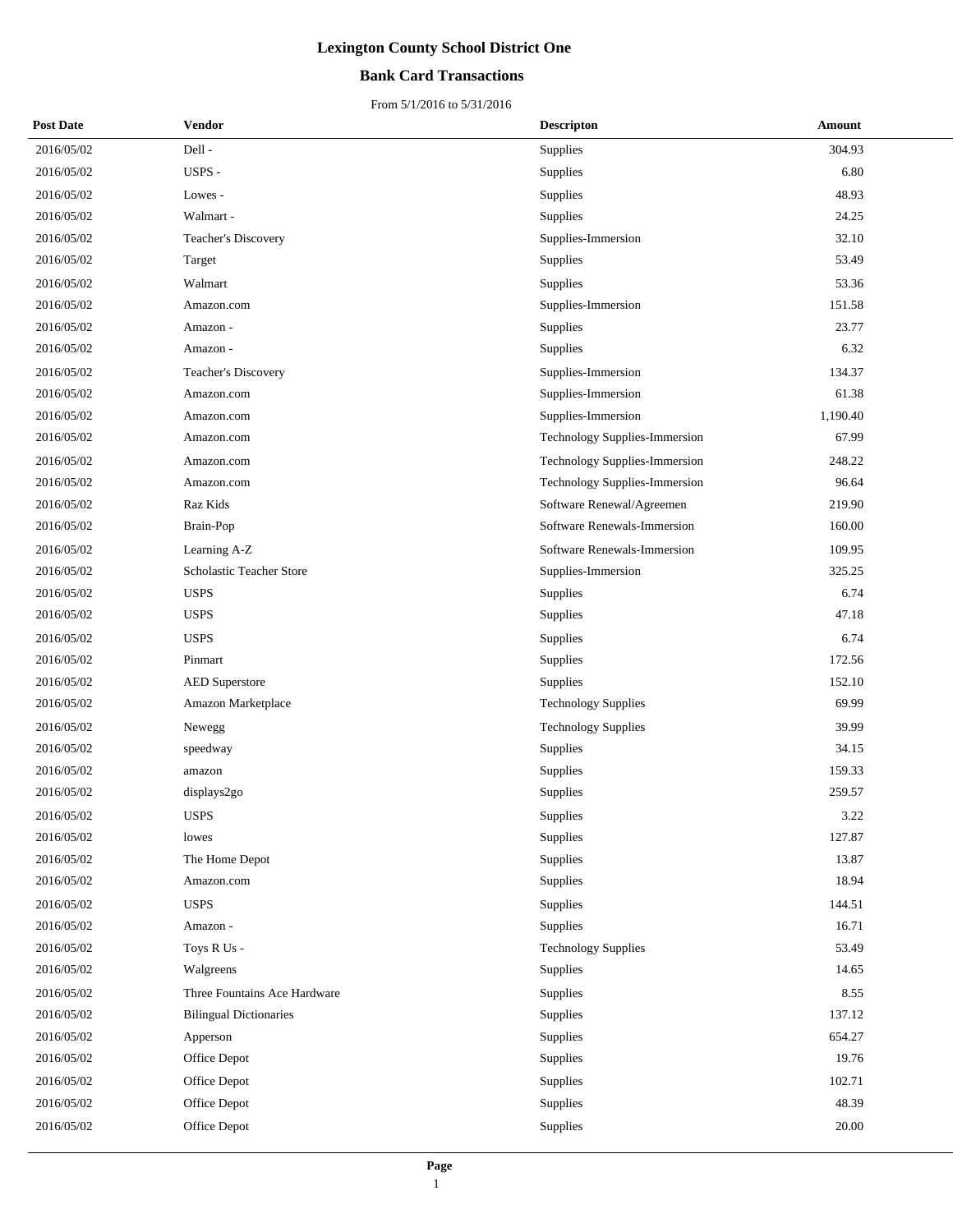#### **Bank Card Transactions**

| <b>Post Date</b> | Vendor                      | <b>Descripton</b>          | Amount    |
|------------------|-----------------------------|----------------------------|-----------|
| 2016/05/02       | Office Depot                | Supplies                   | 43.29     |
| 2016/05/02       | Amazon                      | Supplies                   | 19.98     |
| 2016/05/02       | Amazon                      | Supplies                   | 19.88     |
| 2016/05/02       | Office Depot                | Supplies                   | 34.22     |
| 2016/05/02       | Office Depot                | Supplies                   | 165.75    |
| 2016/05/02       | Amazon.com                  | Supplies                   | 80.97     |
| 2016/05/02       | Varidesk                    | Supplies                   | 790.00    |
| 2016/05/02       | Amazon                      | Supplies                   | 77.93     |
| 2016/05/02       | Apple Store                 | <b>Technology Supplies</b> | 427.57    |
| 2016/05/02       | Amazon                      | <b>Technology Supplies</b> | 29.96     |
| 2016/05/02       | Apple Store                 | <b>Technology Supplies</b> | 221.49    |
| 2016/05/02       | Teacher's Discovery         | Supplies-Immersion         | 52.27     |
| 2016/05/02       | Jones School Supply         | Supplies                   | 259.21    |
| 2016/05/02       | Amazon                      | Supplies                   | 130.00    |
| 2016/05/02       | <b>USPS</b>                 | Supplies                   | 5.75      |
| 2016/05/02       | <b>NASSP</b>                | Supplies                   | 92.00     |
| 2016/05/02       | <b>JW</b> Pepper            | Supplies                   | 88.69     |
| 2016/05/02       | Walmart                     | Supplies                   | 37.43     |
| 2016/05/02       | Walmart                     | Supplies                   | 22.18     |
| 2016/05/02       | Learning A-Z                | Software Renewal/Agreemen  | 106.95    |
| 2016/05/02       | Office Depot                | Supplies                   | 24.91     |
| 2016/05/02       | Office Depot                | Supplies                   | 125.13    |
| 2016/05/02       | <b>USPS</b>                 | Supplies                   | 285.77    |
| 2016/05/02       | Home Depot                  | Supplies                   | 164.54    |
| 2016/05/02       | Lowe's                      | Supplies                   | 16.53     |
| 2016/05/02       | <b>Batteries and Butter</b> | Supplies                   | 64.78     |
| 2016/05/02       | Amazon                      | Supplies                   | 37.37     |
| 2016/05/02       | Lowe's                      | Supplies                   | 142.60    |
| 2016/05/02       | Expedia                     | Travel                     | $-501.70$ |
| 2016/05/02       | Expedia                     | Travel                     | 1,802.88  |
| 2016/05/02       | Trible's Inc.               | Supplies                   | 25.08     |
| 2016/05/02       | BB&T                        | Supplies                   | 35.00     |
| 2016/05/02       | Wal-Mart                    | Supplies                   | 48.11     |
| 2016/05/02       | Amazon                      | Supplies                   | 279.90    |
| 2016/05/02       | Amazon                      | Supplies                   | 84.33     |
| 2016/05/02       | SNAP ON TOOLS               | Repairs and Maintenance    | 63.00     |
| 2016/05/02       | SNAP ON TOOLS               | Repairs and Maintenance    | 68.00     |
| 2016/05/02       | <b>PUBLIX</b>               | Supplies                   | 35.71     |
| 2016/05/02       | WALMART                     | Supplies                   | 51.61     |
| 2016/05/02       | HOME DEPOT                  | Supplies                   | 86.53     |
| 2016/05/02       | MERLE NORMAN                | Supplies                   | 96.30     |
| 2016/05/02       | <b>PUBLIX</b>               | Supplies                   | 33.15     |
| 2016/05/02       | TRACTOR SUPPLY              | Supplies                   | 171.18    |
| 2016/05/02       | <b>SUNOCO</b>               | Supplies                   | 47.00     |
| 2016/05/02       | <b>FOODLION</b>             | Supplies                   | 32.26     |
|                  |                             |                            |           |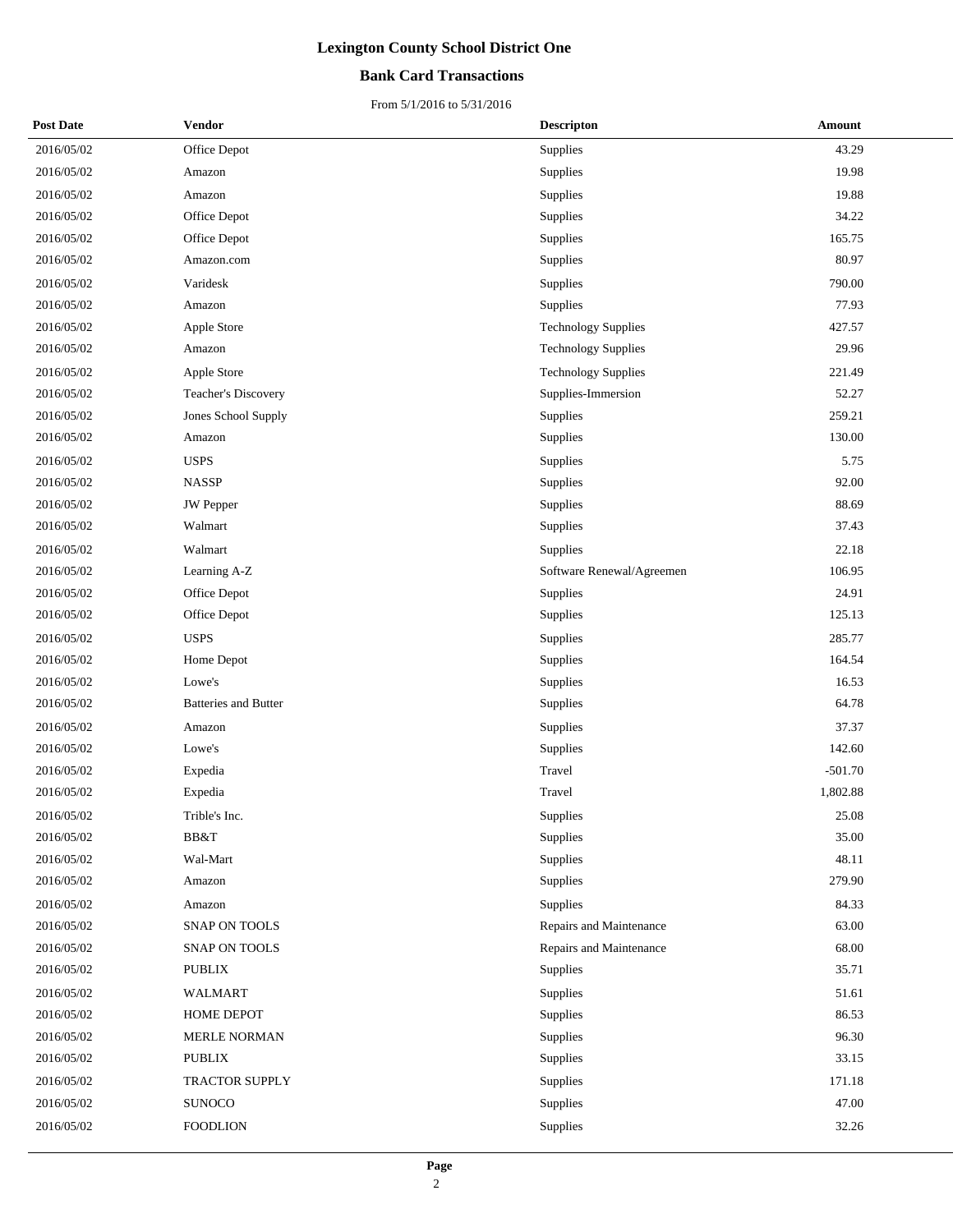### **Bank Card Transactions**

| <b>Post Date</b> | Vendor                   | <b>Descripton</b> | <b>Amount</b> |
|------------------|--------------------------|-------------------|---------------|
| 2016/05/02       | <b>FOODLION</b>          | Supplies          | 10.27         |
| 2016/05/02       | <b>EXXONMOBIL</b>        | Supplies          | 42.35         |
| 2016/05/02       | <b>DOLLAR TREE</b>       | Supplies          | 16.05         |
| 2016/05/02       | <b>ENLOWS</b>            | Supplies          | 22.08         |
| 2016/05/02       | <b>EXXON MOBIL</b>       | Supplies          | 26.35         |
| 2016/05/02       | <b>PUBLIX</b>            | Supplies          | 39.83         |
| 2016/05/02       | <b>RADIOSHACK</b>        | Supplies          | 24.55         |
| 2016/05/02       | <b>SUNOCO</b>            | Supplies          | 23.01         |
| 2016/05/02       | SPEEDWAY                 | Supplies          | 44.00         |
| 2016/05/02       | <b>LOWES</b>             | Supplies          | 15.17         |
| 2016/05/02       | <b>ONLINE LABELS</b>     | Supplies          | 91.90         |
| 2016/05/02       | <b>WALMART</b>           | Supplies          | 83.51         |
| 2016/05/02       | HOME DEPOT               | Supplies          | 3.14          |
| 2016/05/02       | <b>PUBLIX</b>            | Supplies          | 20.95         |
| 2016/05/02       | <b>SPEEDWAY</b>          | Supplies          | 97.75         |
| 2016/05/02       | <b>ENLOWS</b>            | Supplies          | 133.03        |
| 2016/05/02       | Publix                   | Supplies          | 20.38         |
| 2016/05/02       | Amazon                   | Supplies          | 90.65         |
| 2016/05/02       | Lowe's                   | Supplies          | 33.93         |
| 2016/05/02       | Jones School Supply      | Supplies          | 78.25         |
| 2016/05/02       | Shar                     | Supplies          | 345.42        |
| 2016/05/02       | Forever 21               | Supplies          | 88.39         |
| 2016/05/02       | Amazon                   | Supplies          | 170.66        |
| 2016/05/02       | Amazon                   | Supplies          | 228.07        |
| 2016/05/02       | Amazon                   | Supplies          | 182.85        |
| 2016/05/02       | Walmart                  | Supplies          | 107.75        |
| 2016/05/02       | Walmart                  | Supplies          | 208.41        |
| 2016/05/02       | Office Depot             | Supplies          | 83.21         |
| 2016/05/02       | AMAZON MKTPLACE PMTS     | Supplies          | 7.50          |
| 2016/05/02       | Amazon                   | Supplies          | 101.96        |
| 2016/05/02       | Amazon                   | Supplies          | 16.03         |
| 2016/05/02       | Amazon                   | Supplies          | 212.34        |
| 2016/05/02       | Dollar General           | Supplies          | 10.70         |
| 2016/05/02       | Wm Macgill               | Supplies          | 112.79        |
| 2016/05/02       | William Macgill & Co     | Supplies          | 158.78        |
| 2016/05/02       | Walmart                  | Supplies          | 54.03         |
| 2016/05/02       | Dollar General           | Supplies          | 152.80        |
| 2016/05/02       | Wal-Mart                 | Supplies          | 39.97         |
| 2016/05/02       | demco                    | Supplies          | 107.55        |
| 2016/05/02       | <b>SCASA</b>             | Travel            | 225.00        |
| 2016/05/02       | <b>SCASA</b>             | Travel            | 225.00        |
| 2016/05/02       | Hilton Head Resort & Spa | Travel            | $-146.30$     |
| 2016/05/02       | Hilton Head Resort & Spa | Travel            | $-293.86$     |
| 2016/05/02       | Walmart                  | Supplies          | 86.33         |
| 2016/05/02       | Party City               | Supplies          | 13.90         |
|                  |                          |                   |               |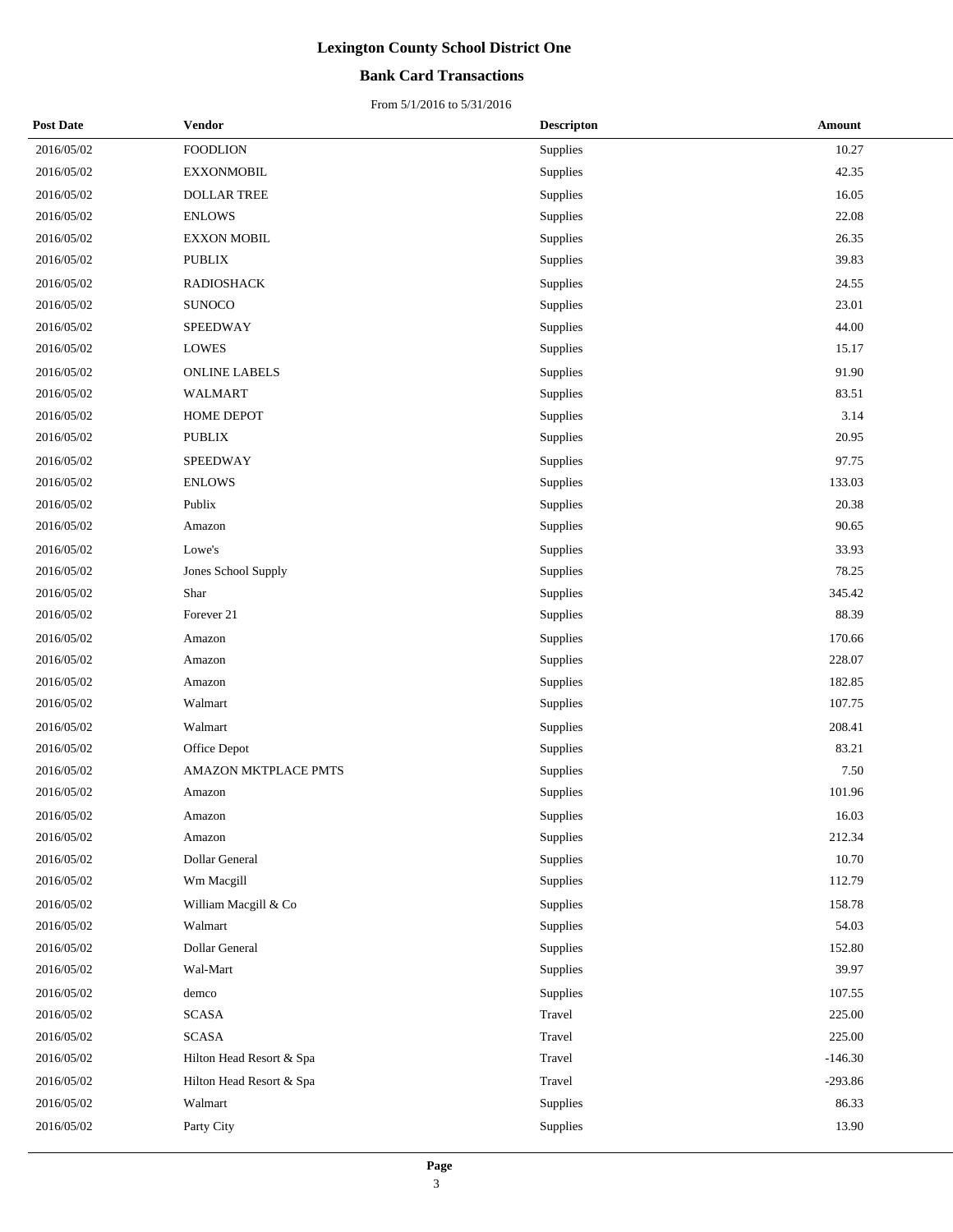### **Bank Card Transactions**

| <b>Post Date</b> | Vendor                     | <b>Descripton</b>          | Amount |
|------------------|----------------------------|----------------------------|--------|
| 2016/05/02       | Antai Asian Gourmet        | Other Objects              | 87.75  |
| 2016/05/02       | Gourmet to Go              | Other Objects              | 187.42 |
| 2016/05/02       | Chick Fil A                | Other Objects              | 46.56  |
| 2016/05/02       | Office Depot               | Supplies                   | 77.03  |
| 2016/05/02       | Walmart                    | Supplies                   | 91.74  |
| 2016/05/02       | Publix                     | Supplies                   | 37.61  |
| 2016/05/02       | iTunes.com                 | <b>Technology Supplies</b> | 0.99   |
| 2016/05/02       | Chick Fil A                | Other Objects              | 126.71 |
| 2016/05/02       | <b>Charleston Marriott</b> | Travel                     | 508.48 |
| 2016/05/02       | <b>USPS</b>                | Supplies                   | 202.80 |
| 2016/05/02       | Walmart                    | Supplies                   | 17.99  |
| 2016/05/02       | Office Depot               | Supplies                   | 119.82 |
| 2016/05/02       | Walmart                    | Supplies                   | 53.97  |
| 2016/05/02       | Delta Air                  | Travel                     | 25.00  |
| 2016/05/02       | Amazon.com                 | Supplies                   | 98.83  |
| 2016/05/02       | AMAZON.COM AMZN            | Supplies                   | 156.09 |
| 2016/05/02       | Loves                      | Supplies                   | 42.25  |
| 2016/05/02       | LR Hook Tire               | Repairs and Maintenance    | 18.46  |
| 2016/05/02       | LR Hook Tire               | Repairs and Maintenance    | 148.76 |
| 2016/05/02       | City Electric              | Supplies-Maintenace        | 10.98  |
| 2016/05/02       | City Electric              | Supplies-Maintenace        | 62.80  |
| 2016/05/02       | Office Depot               | Supplies-Maintenace        | 14.97  |
| 2016/05/02       | Home Depot                 | Supplies-Maintenace        | 37.31  |
| 2016/05/02       | Lowe's                     | Supplies-Maintenace        | 48.14  |
| 2016/05/02       | City Electric              | Supplies-Maintenace        | 31.98  |
| 2016/05/02       | Fluid Power Service        | Supplies-Maintenace        | 102.82 |
| 2016/05/02       | Lexington True Value       | Supplies-Maintenace        | 8.68   |
| 2016/05/02       | LR Hook Tire               | Supplies-Maintenace        | 12.95  |
| 2016/05/02       | Enlows                     | Supplies-Maintenace        | 253.64 |
| 2016/05/02       | City Electric              | Supplies-Maintenace        | 142.38 |
| 2016/05/02       | City Electric              | Supplies-Maintenace        | 38.47  |
| 2016/05/02       | AutoZone                   | Supplies-Maintenace        | 14.30  |
| 2016/05/02       | Carts Plus                 | Supplies-Maintenace        | 16.04  |
| 2016/05/02       | AutoZone                   | Supplies-Maintenace        | 127.18 |
| 2016/05/02       | AutoZone                   | Supplies-Maintenace        | 160.51 |
| 2016/05/02       | LR Hook Tire               | Supplies-Maintenace        | 9.95   |
| 2016/05/02       | Enlows                     | Supplies-Maintenace        | 153.95 |
| 2016/05/02       | Lee Transport              | Supplies-Maintenace        | 21.40  |
| 2016/05/02       | Hills Machinery            | Supplies-Maintenace        | 35.48  |
| 2016/05/02       | Sherwin Williams           | Supplies-Maintenace        | 22.54  |
| 2016/05/02       | Enlows                     | Supplies-Maintenace        | 118.94 |
| 2016/05/02       | <b>AZ Lawnmower</b>        | Supplies-Maintenace        | 29.24  |
| 2016/05/02       | LR Hook Tire               | Supplies-Maintenace        | 127.98 |
| 2016/05/02       | Northern Tool              | Supplies-Maintenace        | 138.03 |
| 2016/05/02       | Lowe's                     | Supplies-Maintenace        | 10.77  |
|                  |                            |                            |        |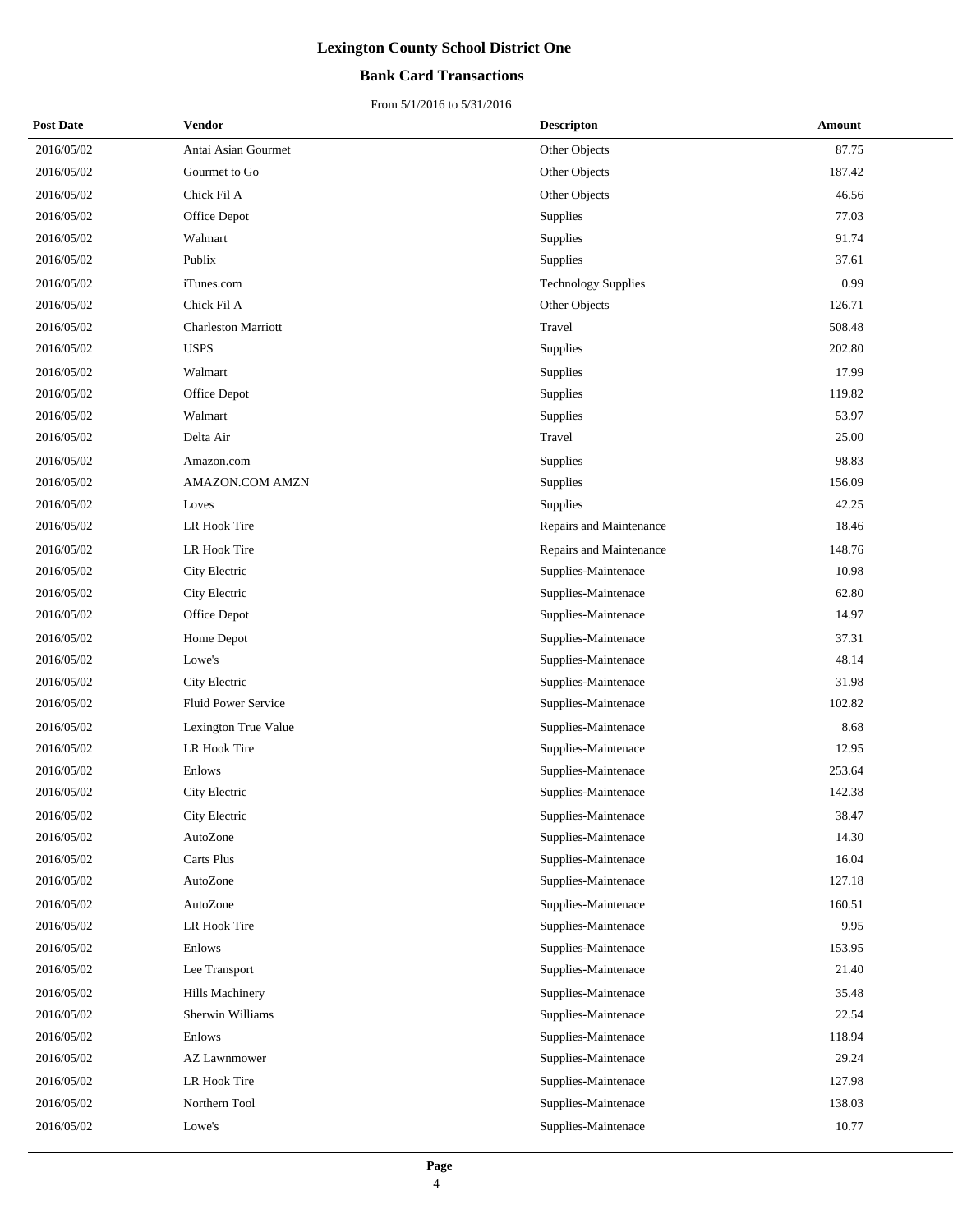### **Bank Card Transactions**

| <b>Post Date</b> | <b>Vendor</b>                  | <b>Descripton</b>       | Amount   |
|------------------|--------------------------------|-------------------------|----------|
| 2016/05/02       | City Electric                  | Supplies-Maintenace     | 22.13    |
| 2016/05/02       | <b>Tractor Supply</b>          | Supplies-Maintenace     | 35.86    |
| 2016/05/02       | WP Law                         | Repairs and Maintenance | 325.33   |
| 2016/05/02       | City Electric                  | Supplies-Maintenace     | 14.77    |
| 2016/05/02       | City Electric                  | Supplies-Maintenace     | 214.60   |
| 2016/05/02       | Tractor Supply Co.             | Supplies                | 401.21   |
| 2016/05/02       | Derrick's Service Center       | Supplies                | 77.00    |
| 2016/05/02       | Derrick's Service Center       | Supplies                | 30.00    |
| 2016/05/02       | Ed Smith Lumber                | Supplies                | 17.10    |
| 2016/05/02       | <b>ADI</b>                     | Supplies-Maintenace     | 169.23   |
| 2016/05/02       | Ed Smith Lumber                | Supplies-Maintenace     | 8.35     |
| 2016/05/02       | Enlows                         | Supplies-Maintenace     | 105.68   |
| 2016/05/02       | Ed Smith Lumber                | Supplies                | 21.28    |
| 2016/05/02       | Sherwin Williams               | Supplies-Maintenace     | 85.64    |
| 2016/05/02       | City Electric                  | Supplies-Maintenace     | 21.40    |
| 2016/05/02       | Lowe's                         | Supplies                | 1,282.91 |
| 2016/05/02       | Lowes                          | Supplies                | 30.54    |
| 2016/05/02       | Walker Hardware                | Supplies                | 27.41    |
| 2016/05/02       | Walmart                        | Supplies                | 54.26    |
| 2016/05/02       | Shumpert's IGA                 | Supplies                | 8.54     |
| 2016/05/02       | Ed Smith Lumber                | Supplies-Maintenace     | 32.08    |
| 2016/05/02       | Home Depot                     | Supplies-Maintenace     | 56.14    |
| 2016/05/02       | <b>Murphy Express</b>          | Supplies                | 27.70    |
| 2016/05/02       | Shell Oil                      | Supplies                | 30.68    |
| 2016/05/02       | Sherwin Williams               | Supplies-Maintenace     | 83.50    |
| 2016/05/02       | Lowe's                         | Supplies                | 32.01    |
| 2016/05/02       | Three Fountains Ace Hardware - | Supplies                | 75.21    |
| 2016/05/02       | Shell-                         | Supplies                | 38.04    |
| 2016/05/02       | Lowes -                        | Supplies                | 49.52    |
| 2016/05/02       | <b>AZ Lawnmower</b>            | Supplies-Maintenace     | 47.73    |
| 2016/05/02       | Murphy Express                 | Supplies                | 61.76    |
| 2016/05/02       | Duke's Equipment Co.           | Supplies                | 30.00    |
| 2016/05/02       | Lowe's                         | Supplies                | 27.21    |
| 2016/05/02       | Lowe's                         | Supplies                | 86.20    |
| 2016/05/02       | Murphy Express                 | Supplies                | 4.33     |
| 2016/05/02       | Lowe's                         | Supplies                | 8.43     |
| 2016/05/02       | Lowe's                         | Supplies                | $-19.29$ |
| 2016/05/02       | AZ Lawnmower                   | Supplies-Maintenace     | 101.52   |
| 2016/05/02       | AutoZone                       | Supplies-Maintenace     | 100.43   |
| 2016/05/02       | <b>AZ Lawnmower</b>            | Supplies-Maintenace     | 152.60   |
| 2016/05/02       | <b>Guaranteed Supply</b>       | Supplies-Maintenace     | 28.62    |
| 2016/05/02       | Dollar General                 | Supplies                | 27.82    |
| 2016/05/02       | Corrugated Containers          | Supplies                | 44.25    |
| 2016/05/02       | Derricks                       | Supplies                | 24.00    |
| 2016/05/02       | Ed Smith Lumber                | Supplies                | 7.25     |
|                  |                                |                         |          |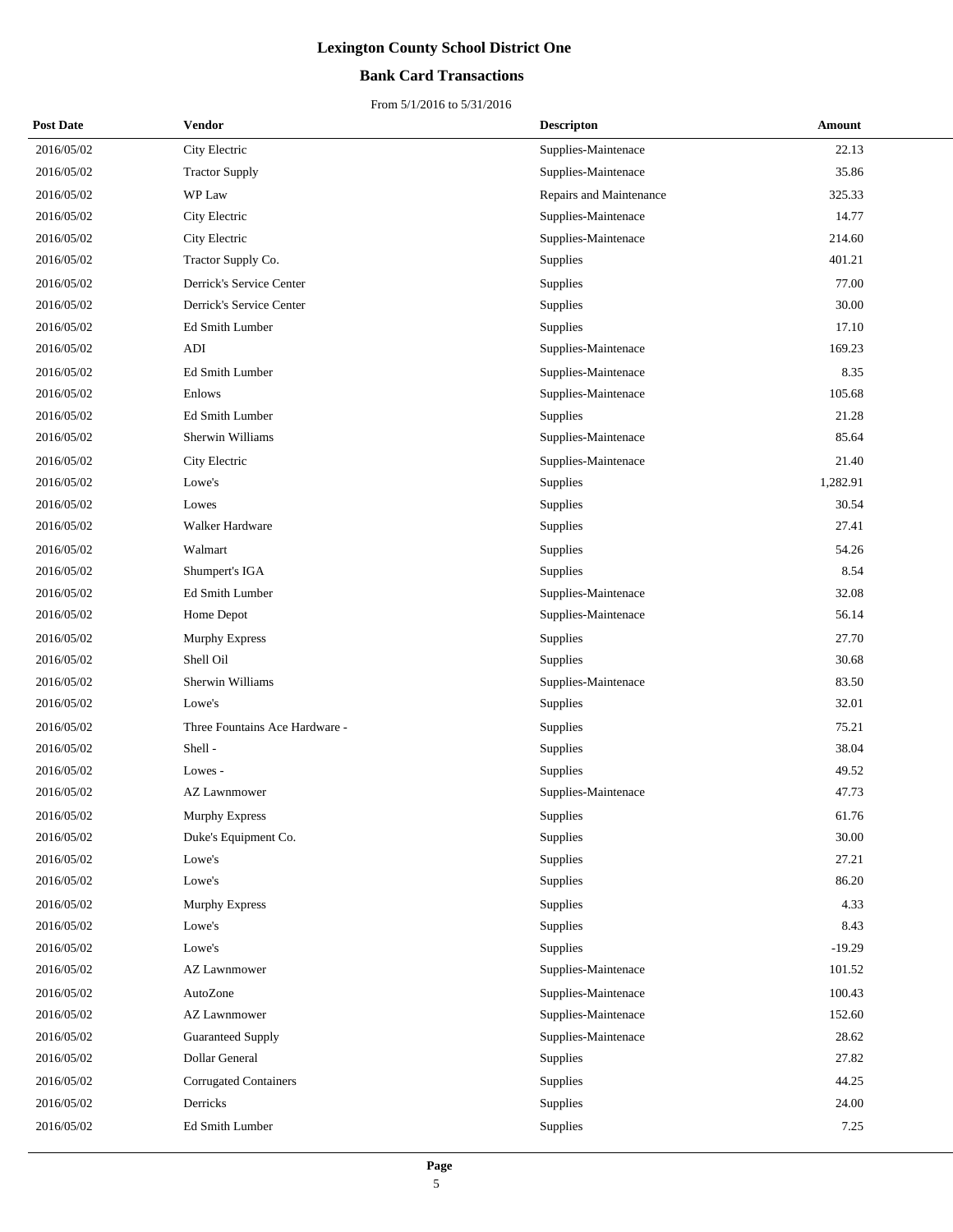### **Bank Card Transactions**

| <b>Post Date</b> | Vendor                                    | <b>Descripton</b>         | Amount |
|------------------|-------------------------------------------|---------------------------|--------|
| 2016/05/02       | Ed Smith Lumber                           | <b>Supplies</b>           | 32.29  |
| 2016/05/02       | Pitt Stop                                 | Supplies                  | 54.48  |
| 2016/05/02       | MSC Industrial Supply Co.                 | Supplies                  | 36.77  |
| 2016/05/02       | Sherwin Williams                          | Supplies-Maintenace       | 171.29 |
| 2016/05/02       | Sherwin Williams                          | Supplies-Maintenace       | 112.56 |
| 2016/05/02       | LOWES #02967                              | Supplies                  | 4.25   |
| 2016/05/02       | <b>ALL GLIDES</b>                         | Supplies                  | 32.10  |
| 2016/05/02       | Exxon Mobil/Pitt Stop                     | Supplies                  | 44.19  |
| 2016/05/02       | Dollar General                            | Supplies                  | 29.75  |
| 2016/05/02       | RecyclingBin.com                          | Supplies                  | 173.97 |
| 2016/05/02       | Sherwin Williams                          | Supplies-Maintenace       | 418.26 |
| 2016/05/02       | <b>Webstaurant Store!</b>                 | Supplies                  | 55.48  |
| 2016/05/02       | JW Pepper                                 | Supplies                  | 125.88 |
| 2016/05/02       | <b>Murphy Express</b>                     | Supplies                  | 37.00  |
| 2016/05/02       | Walmart                                   | Supplies                  | 23.69  |
| 2016/05/02       | Lowes                                     | Supplies                  | 73.16  |
| 2016/05/02       | Lowes                                     | Supplies                  | 39.90  |
| 2016/05/02       | <b>AZ Lawnmower</b>                       | Supplies-Maintenace       | 19.50  |
| 2016/05/02       | <b>Guaranteed Supply</b>                  | Supplies-Maintenace       | 28.62  |
| 2016/05/02       | Lowes                                     | Supplies                  | 21.38  |
| 2016/05/02       | Lowes                                     | Supplies                  | 71.26  |
| 2016/05/02       | <b>AZ Lawnmower</b>                       | Supplies-Maintenace       | 83.30  |
| 2016/05/02       | Home Depot                                | Supplies-Maintenace       | 41.63  |
| 2016/05/02       | Lexington True Value                      | Supplies-Maintenace       | 21.39  |
| 2016/05/02       | City Electric                             | Supplies-Maintenace       | 61.81  |
| 2016/05/02       | <b>Murphy Express</b>                     | Supplies                  | 22.14  |
| 2016/05/02       | Lowe's                                    | Supplies                  | 29.29  |
| 2016/05/02       | Carts Plus                                | Supplies-Maintenace       | 55.59  |
| 2016/05/02       | City Electric                             | Supplies-Maintenace       | 36.33  |
| 2016/05/02       | Data Resources                            | Supplies-Maintenace       | 355.00 |
| 2016/05/02       | Murphy Express                            | Supplies                  | 18.89  |
| 2016/05/02       | <b>Murphy Express</b>                     | Supplies                  | 18.20  |
| 2016/05/02       | <b>Murphy Express</b>                     | Supplies                  | 17.59  |
| 2016/05/02       | City Electric                             | Supplies-Maintenace       | 36.33  |
| 2016/05/02       | Tri State Pump                            | Supplies-Maintenace       | 211.95 |
| 2016/05/02       | Enlows                                    | Supplies-Maintenace       | 86.34  |
| 2016/05/02       | AZ Lawnmower                              | Supplies-Maintenace       | 96.41  |
| 2016/05/02       | <b>SLED</b>                               | Other Prof & Tech Service | 72.00  |
| 2016/05/02       | Office Depot                              | Supplies                  | 87.71  |
| 2016/05/02       | <b>USPS</b>                               | Supplies                  | 11.82  |
| 2016/05/02       | $\label{eq:intractate} {\rm Inter state}$ | Supplies                  | 203.20 |
| 2016/05/02       | Enlows                                    | Supplies                  | 67.72  |
| 2016/05/02       | Enlows                                    | Supplies                  | 91.98  |
| 2016/05/02       | Interstate                                | Supplies                  | 524.55 |
| 2016/05/02       | Interstate                                | Supplies                  | 18.71  |
|                  |                                           |                           |        |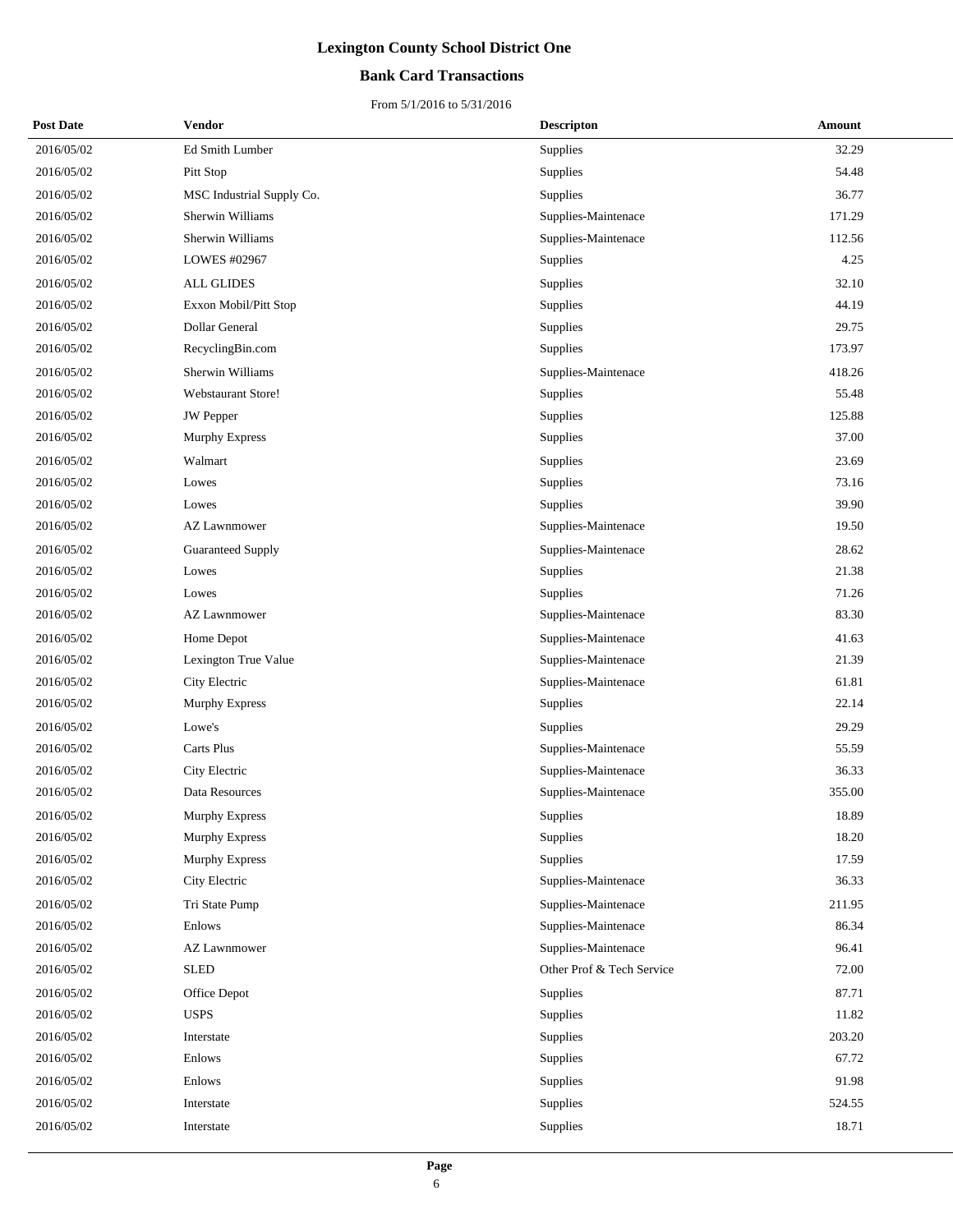### **Bank Card Transactions**

| <b>Post Date</b> | Vendor                         | <b>Descripton</b>          | Amount   |
|------------------|--------------------------------|----------------------------|----------|
| 2016/05/02       | Office Depot                   | Supplies                   | 213.98   |
| 2016/05/02       | Enlows                         | Supplies                   | 74.87    |
| 2016/05/02       | Interstate                     | Supplies                   | 154.45   |
| 2016/05/02       | Interstate                     | Supplies                   | 101.63   |
| 2016/05/02       | Enlows                         | Supplies                   | 87.43    |
| 2016/05/02       | <b>CARQUEST</b>                | Supplies                   | 80.19    |
| 2016/05/02       | Enlows                         | Supplies                   | 130.89   |
| 2016/05/02       | Lowe's                         | Supplies                   | 114.36   |
| 2016/05/02       | <b>USPS</b>                    | Supplies                   | 7.54     |
| 2016/05/02       | Interstate                     | Supplies                   | 106.39   |
| 2016/05/02       | <b>CARQUEST</b>                | Supplies                   | 88.38    |
| 2016/05/02       | Interstate                     | Supplies                   | 104.71   |
| 2016/05/02       | Enlows                         | Supplies                   | 26.86    |
| 2016/05/02       | <b>Lexington Printing</b>      | Printing and Binding       | 41.73    |
| 2016/05/02       | <b>B&amp;H</b> Photo           | Supplies                   | 652.96   |
| 2016/05/02       | Envato                         | Supplies                   | 40.00    |
| 2016/05/02       | <b>USPS</b>                    | Supplies                   | 28.85    |
| 2016/05/02       | Office Depot                   | Supplies                   | 68.11    |
| 2016/05/02       | Walgreens                      | Supplies                   | 9.62     |
| 2016/05/02       | Press Plus                     | Periodicals                | 8.95     |
| 2016/05/02       | <b>NSPRA</b>                   | Dues and Fees              | 432.00   |
| 2016/05/02       | Walmart                        | Other Objects              | 84.67    |
| 2016/05/02       | Dollar Tree                    | Other Objects              | 5.35     |
| 2016/05/02       | Fatz                           | Other Objects              | 41.09    |
| 2016/05/02       | Lexington Florist              | Other Objects              | 363.80   |
| 2016/05/02       | Sam's Club                     | Other Objects              | 66.18    |
| 2016/05/02       | Etsy                           | Supplies                   | 31.36    |
| 2016/05/02       | Etsy                           | Supplies                   | 19.74    |
| 2016/05/02       | Adobe                          | <b>Technology Supplies</b> | 14.99    |
| 2016/05/02       | Francis Marion Hotel           | Travel                     | 420.34   |
| 2016/05/02       | School Safety Advocacy Council | Travel                     | 500.00   |
| 2016/05/02       | Francis Marion Hotel           | Travel                     | 2.16     |
| 2016/05/02       | Delta Airlines                 | Travel                     | 689.20   |
| 2016/05/02       | Pay Pal - I Love U Guys        | Travel                     | 300.00   |
| 2016/05/02       | Best Buy                       | Supplies                   | 53.49    |
| 2016/05/02       | Office Depot                   | Supplies                   | 80.00    |
| 2016/05/02       | Best Buy                       | Supplies                   | 47.06    |
| 2016/05/02       | Amazon.com                     | Supplies                   | 92.18    |
| 2016/05/02       | The UPS Store                  | Supplies                   | 10.47    |
| 2016/05/02       | Home Depot                     | Supplies                   | 16.47    |
| 2016/05/02       | Safetysign.com                 | Supplies                   | 59.68    |
| 2016/05/02       | Amazon.com                     | Supplies                   | $-98.93$ |
| 2016/05/02       | <b>O'Reilly</b>                | Supplies                   | 8.55     |
| 2016/05/02       | Radio Shack                    | Supplies                   | 2.66     |
| 2016/05/02       | Radio Shack                    | Supplies                   | 1.07     |
|                  |                                |                            |          |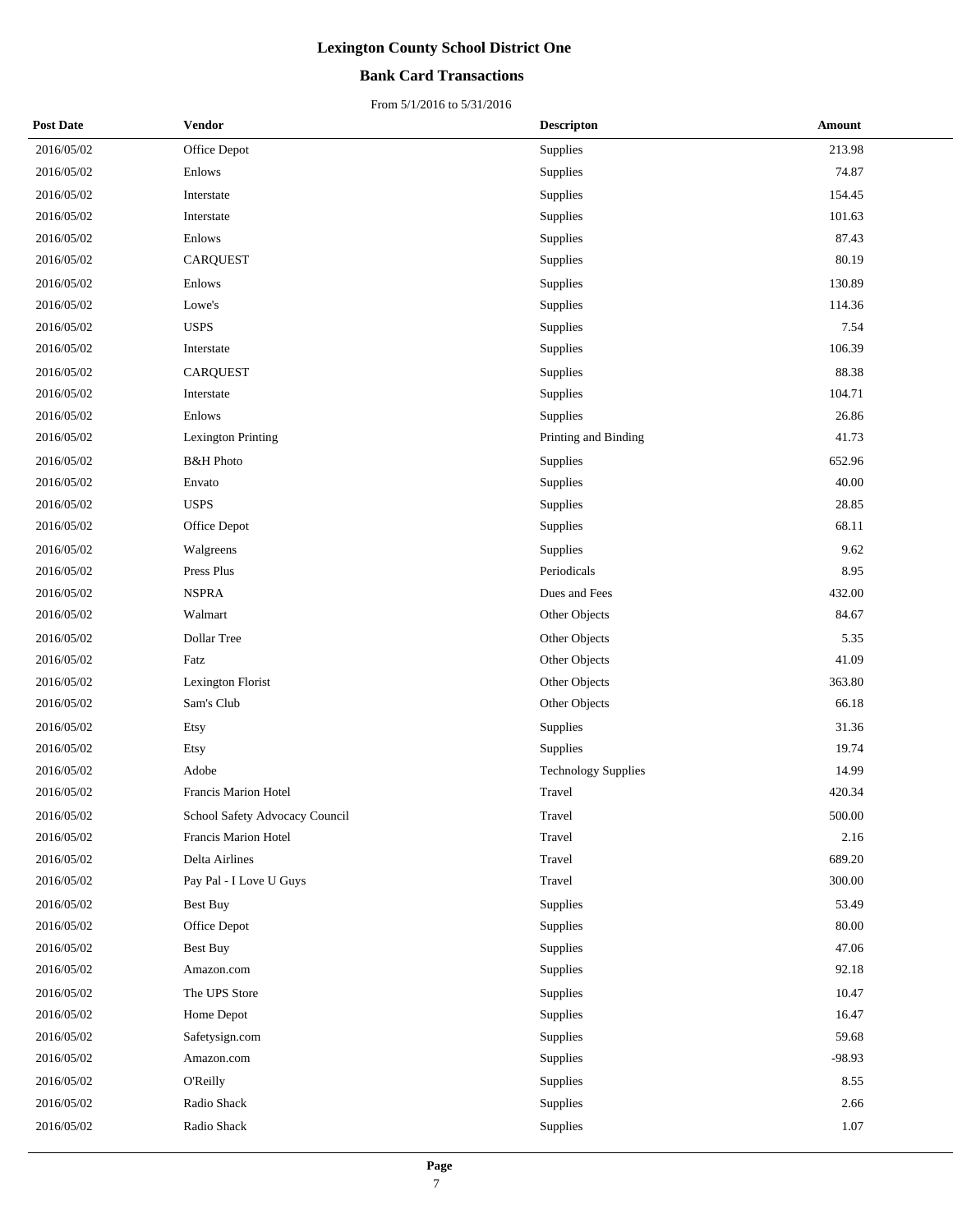### **Bank Card Transactions**

| <b>Post Date</b> | Vendor                        | <b>Descripton</b>              | Amount |
|------------------|-------------------------------|--------------------------------|--------|
| 2016/05/02       | True Value                    | Supplies                       | 8.54   |
| 2016/05/02       | Amazon                        | Supplies                       | 13.94  |
| 2016/05/02       | Walmart                       | Supplies                       | 42.00  |
| 2016/05/02       | Cable and Connections         | Supplies                       | 14.96  |
| 2016/05/02       | $\rm ACS$                     | <b>Technology Supplies</b>     | 469.27 |
| 2016/05/02       | Antai Asian Gourmet           | Other Objects                  | 78.48  |
| 2016/05/02       | TeacherPayTeachers            | Supplies                       | 14.50  |
| 2016/05/02       | Amazon.com                    | Supplies                       | 246.83 |
| 2016/05/02       | Smoakhouse                    | Supplies                       | 69.55  |
| 2016/05/02       | Craftdirect.com               | Supplies                       | 452.43 |
| 2016/05/02       | Channing Bete                 | Supplies                       | 247.57 |
| 2016/05/02       | <b>USPS</b>                   | Supplies                       | 490.00 |
| 2016/05/02       | Walmart                       | Supplies                       | 60.28  |
| 2016/05/02       | <b>USPS</b>                   | Supplies                       | 499.80 |
| 2016/05/02       | <b>USPS</b>                   | Supplies                       | 498.20 |
| 2016/05/02       | Walmart                       | Supplies                       | 421.18 |
| 2016/05/02       | Walmart                       | Supplies                       | 20.62  |
| 2016/05/02       | Dollar General                | Supplies                       | 12.43  |
| 2016/05/02       | <b>UPS</b> Store              | Supplies                       | 55.75  |
| 2016/05/02       | Walmart                       | Supplies                       | 49.48  |
| 2016/05/02       | THOMPSON GRAND RENTAL         | Rentals                        | 240.75 |
| 2016/05/02       | CALL MY DJ                    | Other Prof & Tech Service      | 500.00 |
| 2016/05/02       | <b>DOLLAR TREE</b>            | Supplies                       | 8.56   |
| 2016/05/02       | WALMART                       | Supplies                       | 54.93  |
| 2016/05/02       | <b>KMART</b>                  | Supplies                       | 76.95  |
| 2016/05/02       | <b>HOBBY LOBBY</b>            | Supplies                       | 10.25  |
| 2016/05/02       | PARTY CITY                    | Supplies                       | 8.55   |
| 2016/05/02       | TOYS RUS                      | Supplies                       | 53.48  |
| 2016/05/02       | WALMART.COM                   | Supplies                       | 90.20  |
| 2016/05/02       | Shumpert's IGA                | Supplies                       | 14.19  |
| 2016/05/02       | S&S Worldwide                 | Supplies                       | 854.93 |
| 2016/05/02       | Terrapin.com                  | Supplies                       | 204.90 |
| 2016/05/02       | Movie Licensing               | Other Prof & Tech Service      | 498.00 |
| 2016/05/02       | YouthLight.com                | Supplies                       | 81.74  |
| 2016/05/02       | Carolina Biological           | Supplies                       | 196.73 |
| 2016/05/02       | walmart                       | Supplies                       | 187.14 |
| 2016/05/02       | walmart                       | Supplies                       | 43.36  |
| 2016/05/02       | LEADERCAST                    | Travel                         | 326.80 |
| 2016/05/02       | South Carolina Association of | Travel                         | 195.00 |
| 2016/05/02       | PINE PRESS                    | Printing and Binding           | 35.93  |
| 2016/05/02       | PMS Caf??                     | Pupil Act-Fee/Collection Refnd | 10.00  |
| 2016/05/02       | Steve Weiss Music             | Pupil Activity                 | 105.90 |
| 2016/05/02       | Walmart                       | Pupil Activity                 | 104.80 |
| 2016/05/02       | J.W. Pepper                   | Pupil Activity                 | 74.92  |
| 2016/05/02       | JW Pepper and Son             | Pupil Activity                 | 125.00 |
|                  |                               |                                |        |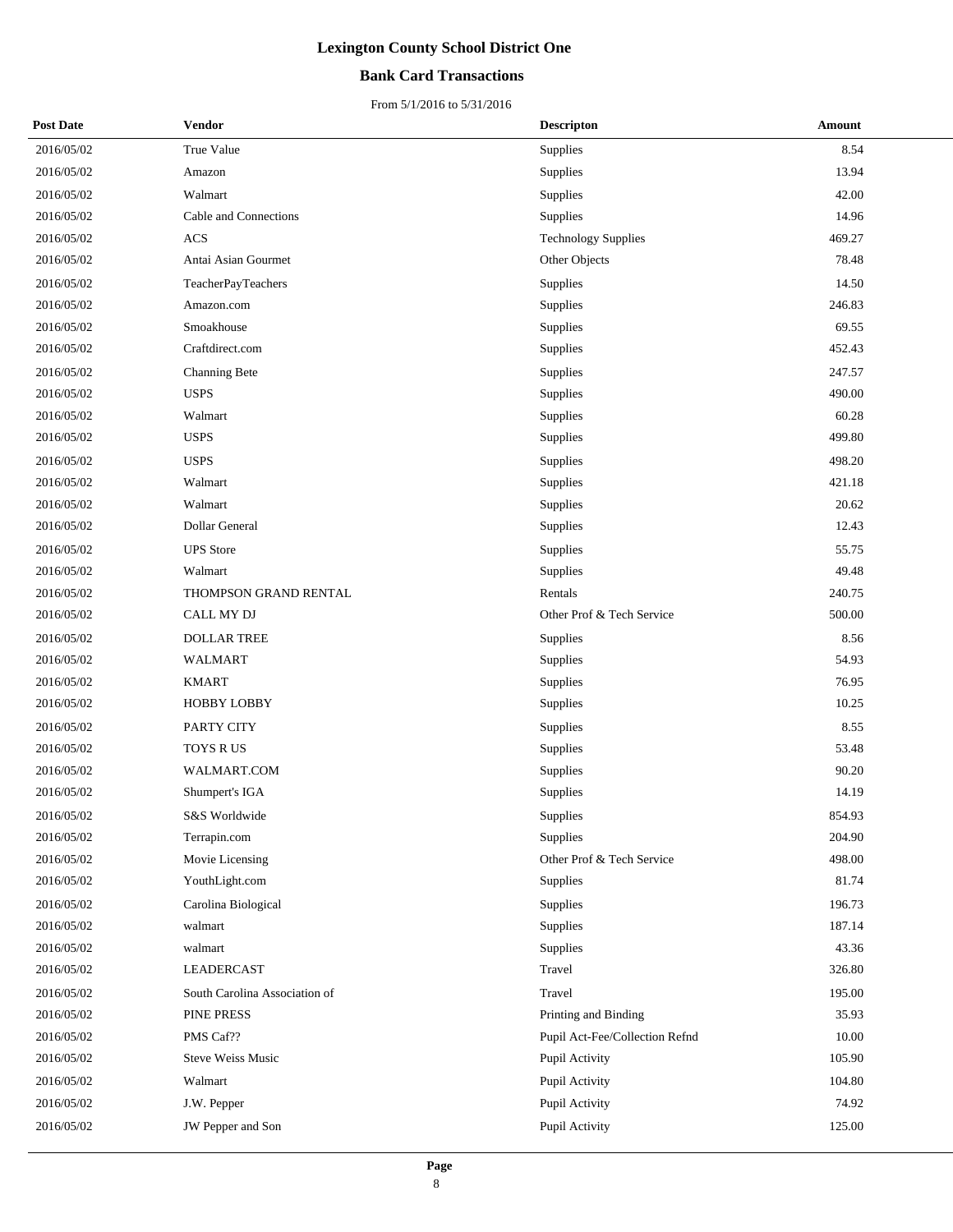### **Bank Card Transactions**

| <b>Post Date</b> | <b>Vendor</b>                       | <b>Descripton</b> | Amount   |
|------------------|-------------------------------------|-------------------|----------|
| 2016/05/02       | <b>JW</b> Pepper                    | Pupil Activity    | 246.47   |
| 2016/05/02       | amazon                              | Pupil Activity    | 68.50    |
| 2016/05/02       | Amazon                              | Pupil Activity    | 14.78    |
| 2016/05/02       | Amazon                              | Pupil Activity    | 180.13   |
| 2016/05/02       | Overnight Prints                    | Pupil Activity    | 108.54   |
| 2016/05/02       | Overnight Prints                    | Pupil Activity    | 4.00     |
| 2016/05/02       | Playscripts, Inc                    | Pupil Activity    | 121.27   |
| 2016/05/02       | Dramatic Publishing                 | Pupil Activity    | 23.79    |
| 2016/05/02       | Oriental Trading                    | Pupil Activity    | 117.69   |
| 2016/05/02       | Walgreens                           | Pupil Activity    | 30.97    |
| 2016/05/02       | Amazon                              | Pupil Activity    | 20.98    |
| 2016/05/02       | Amazon                              | Pupil Activity    | 19.16    |
| 2016/05/02       | Bilo                                | Pupil Activity    | 94.07    |
| 2016/05/02       | <b>IGA</b>                          | Pupil Activity    | 12.75    |
| 2016/05/02       | Bilo                                | Pupil Activity    | 49.38    |
| 2016/05/02       | Bilo                                | Pupil Activity    | 24.53    |
| 2016/05/02       | The State Newspaper                 | Pupil Activity    | 25.35    |
| 2016/05/02       | Teacher's Pay Teachers              | Pupil Activity    | 28.52    |
| 2016/05/02       | staples                             | Pupil Activity    | 103.20   |
| 2016/05/02       | Saluda shoals park                  | Pupil Activity    | 335.00   |
| 2016/05/02       | Office Depot                        | Pupil Activity    | 82.91    |
| 2016/05/02       | <b>USPS</b>                         | Pupil Activity    | 2.49     |
| 2016/05/02       | Amazon.com                          | Pupil Activity    | 40.89    |
| 2016/05/02       | Amazon.com                          | Pupil Activity    | 23.49    |
| 2016/05/02       | Amazon.com                          | Pupil Activity    | 24.63    |
| 2016/05/02       | Amazon.com                          | Pupil Activity    | 84.99    |
| 2016/05/02       | Amazon                              | Pupil Activity    | 271.89   |
| 2016/05/02       | AMAZON MKTPLACE PMTS                | Pupil Activity    | 55.93    |
| 2016/05/02       | <b>AMAZON MKTPLACE PMTS</b>         | Pupil Activity    | 5.67     |
| 2016/05/02       | <b>USPS</b>                         | Pupil Activity    | 252.00   |
| 2016/05/02       | REI*GREENWOODHEINEMANN              | Pupil Activity    | 115.56   |
| 2016/05/02       | MPMSCHOOLSUPPLIES                   | Pupil Activity    | 106.20   |
| 2016/05/02       | AMAZON MKTPLACE PMTS                | Pupil Activity    | 125.96   |
| 2016/05/02       | <b>AMAZON MKTPLACE PMTS</b>         | Pupil Activity    | 7.78     |
| 2016/05/02       | Amazon                              | Pupil Activity    | 151.41   |
| 2016/05/02       | Amazon                              | Pupil Activity    | 88.24    |
| 2016/05/02       | Amazon                              | Pupil Activity    | 203.76   |
| 2016/05/02       | <b>JW</b> Pepper                    | Pupil Activity    | 46.99    |
| 2016/05/02       | Amazon                              | Pupil Activity    | 167.60   |
| 2016/05/02       | Office Depot                        | Pupil Activity    | 98.00    |
| 2016/05/02       | <b>Musical Innovations</b>          | Pupil Activity    | 374.39   |
| 2016/05/02       | JW Pepper                           | Pupil Activity    | 35.98    |
| 2016/05/02       | Oriental Trading                    | Pupil Activity    | 54.54    |
| 2016/05/02       | Amazon                              | Pupil Activity    | 167.60   |
| 2016/05/02       | <b>B&amp;H Photo Credit Voucher</b> | Pupil Activity    | $-13.93$ |
|                  |                                     |                   |          |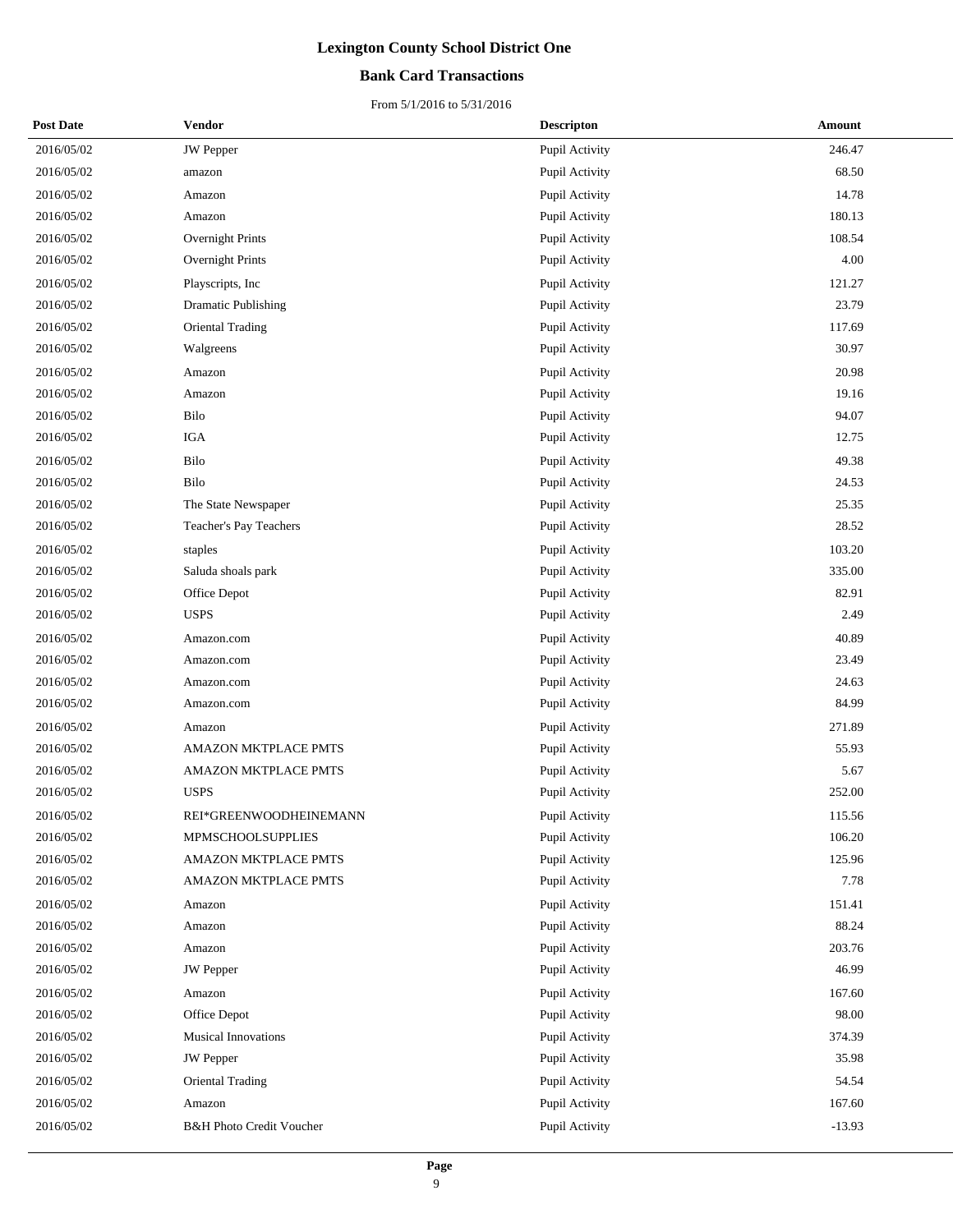### **Bank Card Transactions**

| <b>Post Date</b> | Vendor                       | <b>Descripton</b> | Amount |
|------------------|------------------------------|-------------------|--------|
| 2016/05/02       | <b>Insect Lore</b>           | Pupil Activity    | 5.00   |
| 2016/05/02       | Amazon.com                   | Pupil Activity    | 11.69  |
| 2016/05/02       | <b>Insect Lore</b>           | Pupil Activity    | 30.90  |
| 2016/05/02       | Lowes                        | Pupil Activity    | 18.77  |
| 2016/05/02       | Dollar General               | Pupil Activity    | 75.11  |
| 2016/05/02       | <b>Insect Lore</b>           | Pupil Activity    | 15.94  |
| 2016/05/02       | Walmart                      | Pupil Activity    | 75.12  |
| 2016/05/02       | Cracker Barrel               | Pupil Activity    | 14.28  |
| 2016/05/02       | Wal-Mart                     | Pupil Activity    | 9.09   |
| 2016/05/02       | Wal-Mart                     | Pupil Activity    | 26.51  |
| 2016/05/02       | Amazon                       | Pupil Activity    | 22.41  |
| 2016/05/02       | Lowes                        | Pupil Activity    | 58.73  |
| 2016/05/02       | <b>Book Fair Conference</b>  | Pupil Activity    | 169.00 |
| 2016/05/02       | Jones School Supply          | Pupil Activity    | 35.00  |
| 2016/05/02       | <b>Musician Supply</b>       | Pupil Activity    | 93.08  |
| 2016/05/02       | Shiffler Equipment           | Pupil Activity    | 36.19  |
| 2016/05/02       | Home Depot                   | Pupil Activity    | 6.40   |
| 2016/05/02       | Amazon                       | Pupil Activity    | 77.68  |
| 2016/05/02       | Forever 21.com               | Pupil Activity    | 273.44 |
| 2016/05/02       | Hobby Lobby                  | Pupil Activity    | 17.46  |
| 2016/05/02       | <b>Discount Dance Supply</b> | Pupil Activity    | 213.72 |
| 2016/05/02       | Michael's                    | Pupil Activity    | 103.47 |
| 2016/05/02       | Amazon                       | Pupil Activity    | 37.98  |
| 2016/05/02       | Amazon                       | Pupil Activity    | 9.98   |
| 2016/05/02       | Wal-Mart                     | Pupil Activity    | 45.95  |
| 2016/05/02       | Amazon                       | Pupil Activity    | 29.95  |
| 2016/05/02       | <b>Dancewear Solutions</b>   | Pupil Activity    | 21.91  |
| 2016/05/02       | Office Depot                 | Pupil Activity    | 70.75  |
| 2016/05/02       | Elizabeth Lepir              | Pupil Activity    | 60.00  |
| 2016/05/02       | Teach/Geek                   | Pupil Activity    | 276.98 |
| 2016/05/02       | iCivics                      | Pupil Activity    | 65.87  |
| 2016/05/02       | Onlinefabricstore            | Pupil Activity    | 35.14  |
| 2016/05/02       | Marriott                     | Pupil Activity    | 510.72 |
| 2016/05/02       | Marriott                     | Pupil Activity    | 521.07 |
| 2016/05/02       | Pilot                        | Pupil Activity    | 32.00  |
| 2016/05/02       | <b>Charleston Marriott</b>   | Pupil Activity    | 340.48 |
| 2016/05/02       | Indigo Inn                   | Pupil Activity    | 207.01 |
| 2016/05/02       | <b>Charleston Marriott</b>   | Pupil Activity    | 510.72 |
| 2016/05/02       | Lowe's                       | Pupil Activity    | 69.51  |
| 2016/05/02       | Pioneer Manufacturing        | Pupil Activity    | 256.80 |
| 2016/05/02       | Enmark                       | Pupil Activity    | 33.00  |
| 2016/05/02       | The Esso Club                | Pupil Activity    | 31.16  |
| 2016/05/02       | Hardee's                     | Pupil Activity    | 15.19  |
| 2016/05/02       | Walmart                      | Pupil Activity    | 10.57  |
| 2016/05/02       | Anderson Signs               | Pupil Activity    | 946.00 |
|                  |                              |                   |        |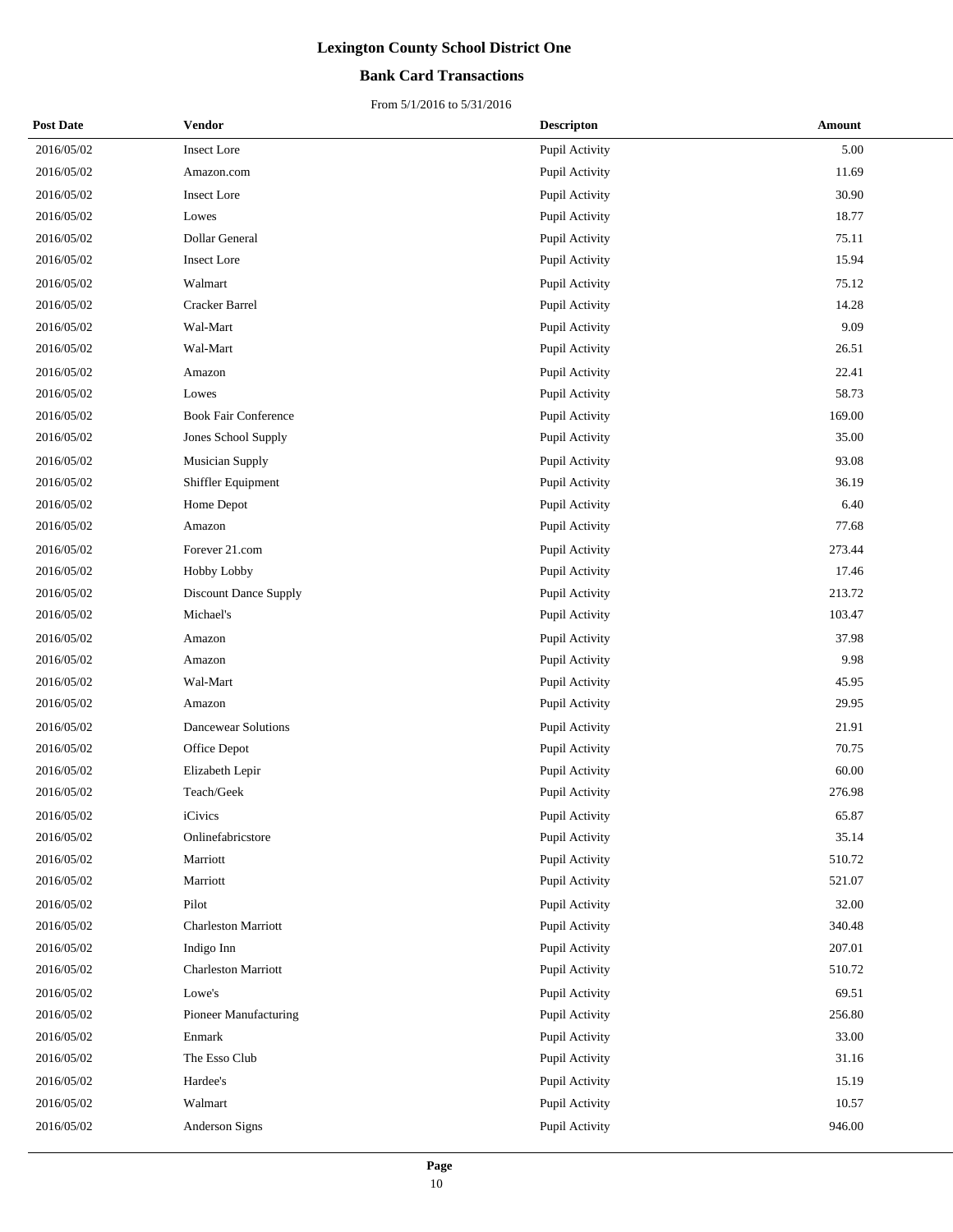### **Bank Card Transactions**

| <b>Post Date</b> | Vendor                              | <b>Descripton</b>         | Amount    |
|------------------|-------------------------------------|---------------------------|-----------|
| 2016/05/02       | Anderson Signs                      | Pupil Activity            | 750.00    |
| 2016/05/02       | <b>Direct Athletics</b>             | Pupil Activity            | 107.50    |
| 2016/05/02       | Direct athletics                    | Pupil Activity            | 107.50    |
| 2016/05/02       | Anderson Signs                      | Pupil Activity            | 85.50     |
| 2016/05/02       | <b>Enterprise Rental</b>            | Pupil Activity            | 108.64    |
| 2016/05/02       | Pitt Stop #15                       | Pupil Activity            | 17.62     |
| 2016/05/02       | Sleep Inn                           | Pupil Activity            | 117.86    |
| 2016/05/02       | Quicktrip                           | Pupil Activity            | 10.00     |
| 2016/05/02       | Amazon                              | Pupil Activity            | 64.85     |
| 2016/05/02       | JW Pepper                           | Pupil Activity            | 131.99    |
| 2016/05/02       | Learning Labs (Credit)              | Supplies                  | $-171.72$ |
| 2016/05/02       | Lowes                               | Supplies                  | 82.25     |
| 2016/05/02       | Lowes                               | Supplies                  | 196.90    |
| 2016/05/02       | Lowes                               | Supplies                  | 42.76     |
| 2016/05/02       | Lowes                               | Supplies                  | 34.06     |
| 2016/05/03       | <b>AMAZON</b>                       | Supplies                  | 365.29    |
| 2016/05/03       | Office Depot                        | Supplies                  | 19.24     |
| 2016/05/03       | Amazon.Com                          | Supplies                  | 23.64     |
| 2016/05/03       | Amazon.Com                          | Supplies                  | 100.08    |
| 2016/05/03       | <b>DOLLAR GENERAL</b>               | Supplies                  | 7.02      |
| 2016/05/03       | <b>AMAZON</b>                       | Supplies                  | 82.36     |
| 2016/05/03       | <b>LEXINGTON MPO</b>                | Supplies                  | 49.00     |
| 2016/05/03       | Amazon                              | Supplies                  | 89.81     |
| 2016/05/03       | Walmart                             | Supplies                  | 72.03     |
| 2016/05/03       | Walmart                             | Supplies                  | 33.01     |
| 2016/05/03       | Amazon Markeplace                   | Supplies                  | 13.82     |
| 2016/05/03       | Amazon Marketplace                  | Supplies                  | 203.42    |
| 2016/05/03       | Greenwood Heinemann                 | Software Renewal/Agreemen | 199.00    |
| 2016/05/03       | Marriott Charleston, SC             | Travel                    | 510.72    |
| 2016/05/03       | Marriott Charleston, SC             | Travel                    | 510.72    |
| 2016/05/03       | <b>B&amp;H Photo Credit Voucher</b> | Supplies                  | $-74.88$  |
| 2016/05/03       | Amazon                              | Supplies                  | 109.99    |
| 2016/05/03       | Amazon                              | Supplies                  | 80.25     |
| 2016/05/03       | Amazon                              | Supplies                  | 125.03    |
| 2016/05/03       | Amazon                              | Supplies                  | 380.38    |
| 2016/05/03       | Amazon                              | Supplies                  | 420.75    |
| 2016/05/03       | <b>Factory Direct Party</b>         | Supplies                  | 165.09    |
| 2016/05/03       | Amazon                              | Supplies                  | 63.48     |
| 2016/05/03       | Amazon                              | Supplies                  | 364.56    |
| 2016/05/03       | Perfection Learning                 | Supplies                  | 177.38    |
| 2016/05/03       | Walmart                             | Supplies                  | 69.71     |
| 2016/05/03       | DOLLAR TREE STORES                  | Supplies                  | 4.99      |
| 2016/05/03       | <b>CVS</b>                          | Supplies                  | 6.73      |
| 2016/05/03       | Walmart                             | Supplies                  | 22.96     |
| 2016/05/03       | <b>DOLLAR TREE</b>                  | Supplies                  | 20.69     |
|                  |                                     |                           |           |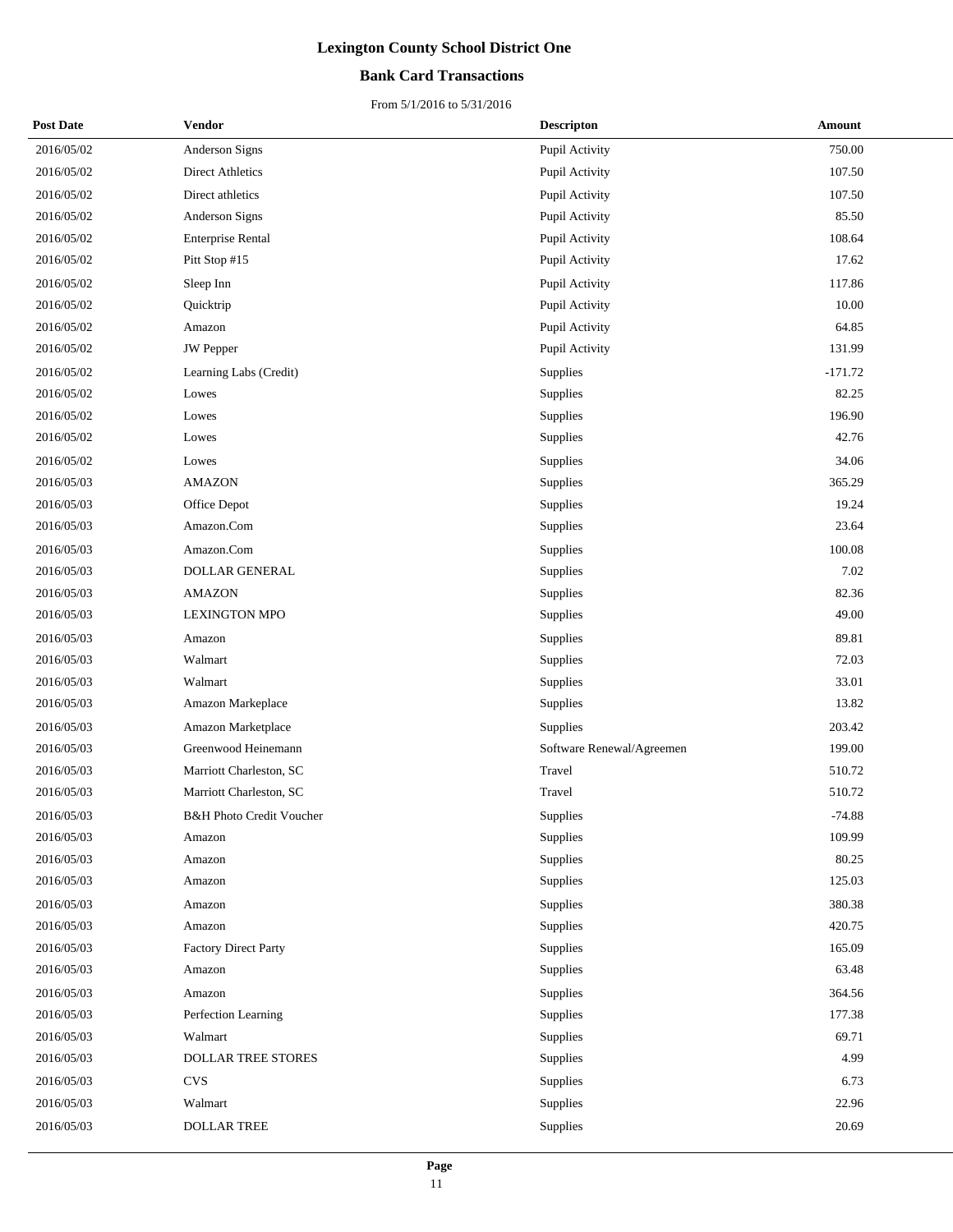### **Bank Card Transactions**

| <b>Post Date</b> | Vendor                         | <b>Descripton</b>          | Amount   |
|------------------|--------------------------------|----------------------------|----------|
| 2016/05/03       | Amazon.Com                     | <b>Library Books</b>       | 15.03    |
| 2016/05/03       | <b>OMNI</b> Atlanta            | Travel                     | 812.52   |
| 2016/05/03       | Homewood Suites - Hilton       | Travel                     | 738.00   |
| 2016/05/03       | Postal Express                 | Supplies                   | 11.73    |
| 2016/05/03       | Amazon                         | Supplies                   | 40.76    |
| 2016/05/03       | Amazon                         | Supplies                   | 15.30    |
| 2016/05/03       | <b>Education Week</b>          | Supplies                   | 74.94    |
| 2016/05/03       | Publix                         | Supplies                   | 2.13     |
| 2016/05/03       | Walmart                        | Supplies                   | 28.48    |
| 2016/05/03       | WalGreens                      | Supplies                   | 15.96    |
| 2016/05/03       | Etsy.com                       | Supplies                   | 30.00    |
| 2016/05/03       | Amazon                         | Supplies                   | 19.40    |
| 2016/05/03       | Amazon                         | Supplies                   | 67.55    |
| 2016/05/03       | Amazon                         | Supplies                   | 137.03   |
| 2016/05/03       | Dollar General                 | Supplies                   | 23.86    |
| 2016/05/03       | Amazon                         | <b>Technology Supplies</b> | 57.05    |
| 2016/05/03       | Chick Fil A                    | Other Objects              | 147.58   |
| 2016/05/03       | Chick Fil A                    | Other Objects              | 240.35   |
| 2016/05/03       | Office Depot                   | Supplies                   | 205.69   |
| 2016/05/03       | Delta Air                      | Travel                     | 331.20   |
| 2016/05/03       | Delta Air                      | Travel                     | 331.20   |
| 2016/05/03       | Delta Air                      | Travel                     | 331.20   |
| 2016/05/03       | Delta Air                      | Travel                     | 331.20   |
| 2016/05/03       | RPS Columbia                   | Travel                     | 32.00    |
| 2016/05/03       | NYC Taxi                       | Travel                     | 21.35    |
| 2016/05/03       | NYC Taxi                       | Travel                     | 21.36    |
| 2016/05/03       | DELTA AIR 0062341065161 DELTA. | Travel                     | 579.20   |
| 2016/05/03       | TRAVEL INSURANCE POLICY 800-72 | Travel                     | 37.65    |
| 2016/05/03       | Previous BB&T Stmt CREDIT      | Travel                     | $-68.92$ |
| 2016/05/03       | South Carolina ASSOCIA 803-920 | Travel                     | 75.00    |
| 2016/05/03       | SOUTH CAROLINA ASSOCIA 803-920 | Travel                     | 75.00    |
| 2016/05/03       | TMS*LISA CRIBB LEXINGTON SC    | Other Objects              | 84.86    |
| 2016/05/03       | THE HOME DEPOT                 | Supplies                   | 49.46    |
| 2016/05/03       | WALMART                        | Supplies                   | 24.06    |
| 2016/05/03       | <b>SUNOCO</b>                  | Supplies                   | 45.04    |
| 2016/05/03       | DOLLAR GENERAL STORE           | Supplies                   | 21.77    |
| 2016/05/03       | LOWE'S                         | Supplies                   | 61.87    |
| 2016/05/03       | LOWE'S                         | Supplies                   | 9.60     |
| 2016/05/03       | WALMART                        | Supplies                   | 119.01   |
| 2016/05/03       | Shell Oil                      | Supplies                   | 4.90     |
| 2016/05/03       | Lowes Credit                   | Supplies                   | $-85.58$ |
| 2016/05/03       | Kangaroo Express               | Supplies                   | 34.40    |
| 2016/05/03       | Pitt Stop                      | Supplies                   | 26.99    |
| 2016/05/03       | Lowe's                         | Supplies                   | 71.94    |
| 2016/05/03       | Exxon Mobile                   | Supplies                   | 17.56    |
|                  |                                |                            |          |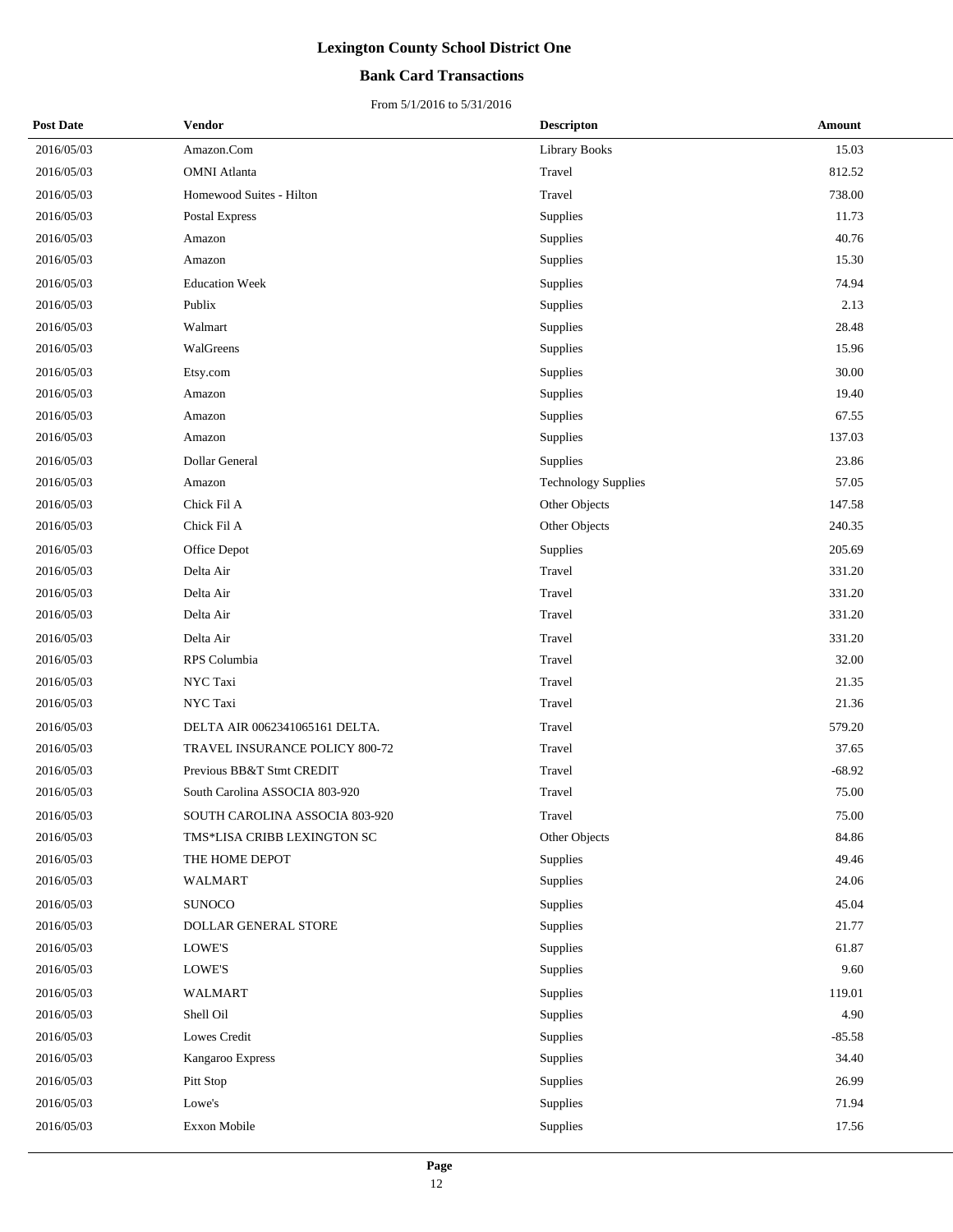### **Bank Card Transactions**

| <b>Post Date</b> | Vendor                     | <b>Descripton</b>         | Amount |
|------------------|----------------------------|---------------------------|--------|
| 2016/05/03       | Lowe's                     | Supplies                  | 212.93 |
| 2016/05/03       | Murphy Express             | Supplies                  | 56.28  |
| 2016/05/03       | WP Law                     | Supplies                  | 7.12   |
| 2016/05/03       | Sparrow and Kennedy        | Supplies                  | 10.85  |
| 2016/05/03       | Murphy Express             | Supplies                  | 59.08  |
| 2016/05/03       | WW Grainger                | Supplies                  | 42.08  |
| 2016/05/03       | Amazon                     | Supplies                  | 83.28  |
| 2016/05/03       | Lowe's                     | Supplies                  | 214.47 |
| 2016/05/03       | Lowe's                     | Supplies                  | 37.77  |
| 2016/05/03       | <b>Keva Planks</b>         | Supplies                  | 305.00 |
| 2016/05/03       | Sams Club                  | Supplies                  | 40.57  |
| 2016/05/03       | Dollar Tree                | Supplies                  | 55.70  |
| 2016/05/03       | Dollar General             | Supplies                  | 31.55  |
| 2016/05/03       | Walmart                    | Supplies                  | 45.72  |
| 2016/05/03       | Office Depot               | Supplies                  | 105.91 |
| 2016/05/03       | Paideia                    | Supplies                  | 42.00  |
| 2016/05/03       | Amazon                     | Supplies                  | 119.88 |
| 2016/05/03       | <b>Education Week</b>      | Supplies                  | 74.94  |
| 2016/05/03       | Amazon                     | Supplies                  | 115.68 |
| 2016/05/03       | Association Superv & Curr. | Supplies                  | 51.76  |
| 2016/05/03       | Amazon                     | Supplies                  | 38.05  |
| 2016/05/03       | Office Depot               | Supplies                  | 30.73  |
| 2016/05/03       | Office Depot               | Supplies                  | 295.22 |
| 2016/05/03       | <b>WALMART</b>             | Supplies                  | 245.00 |
| 2016/05/03       | Walmart.com                | Supplies                  | 246.65 |
| 2016/05/03       | NCS GED Exam 800           | Software Renewal/Agreemen | 975.00 |
| 2016/05/03       | Data Recognition Corp      | Software Renewal/Agreemen | 22.40  |
| 2016/05/03       | <b>NCS GED Exam</b>        | Software Renewal/Agreemen | 787.50 |
| 2016/05/03       | Office Depot               | Supplies                  | 68.77  |
| 2016/05/03       | <b>Hilton Hotels</b>       | Travel                    | 298.59 |
| 2016/05/03       | School Specialty           | Supplies                  | 247.14 |
| 2016/05/03       | Office Depot               | Pupil Activity            | 51.34  |
| 2016/05/03       | <b>USPS</b>                | Pupil Activity            | 49.00  |
| 2016/05/03       | Amazon                     | Pupil Activity            | 5.50   |
| 2016/05/03       | Amazon                     | Pupil Activity            | 19.95  |
| 2016/05/03       | Laerdal Medical            | Pupil Activity            | 129.42 |
| 2016/05/03       | HP Home store              | Pupil Activity            | 106.19 |
| 2016/05/03       | Amazon                     | Pupil Activity            | 77.15  |
| 2016/05/03       | HP Home store              | Pupil Activity            | 77.03  |
| 2016/05/03       | Amazon                     | Pupil Activity            | 146.89 |
| 2016/05/03       | Amazon.com                 | Pupil Activity            | 46.07  |
| 2016/05/03       | Walmart                    | Pupil Activity            | 23.95  |
| 2016/05/03       | D Swinney Football Camp    | Pupil Activity            | 490.00 |
| 2016/05/03       | Murphy Express             | Pupil Activity            | 42.88  |
| 2016/05/03       | Springhill Suites          | Pupil Activity            | 110.88 |
|                  |                            |                           |        |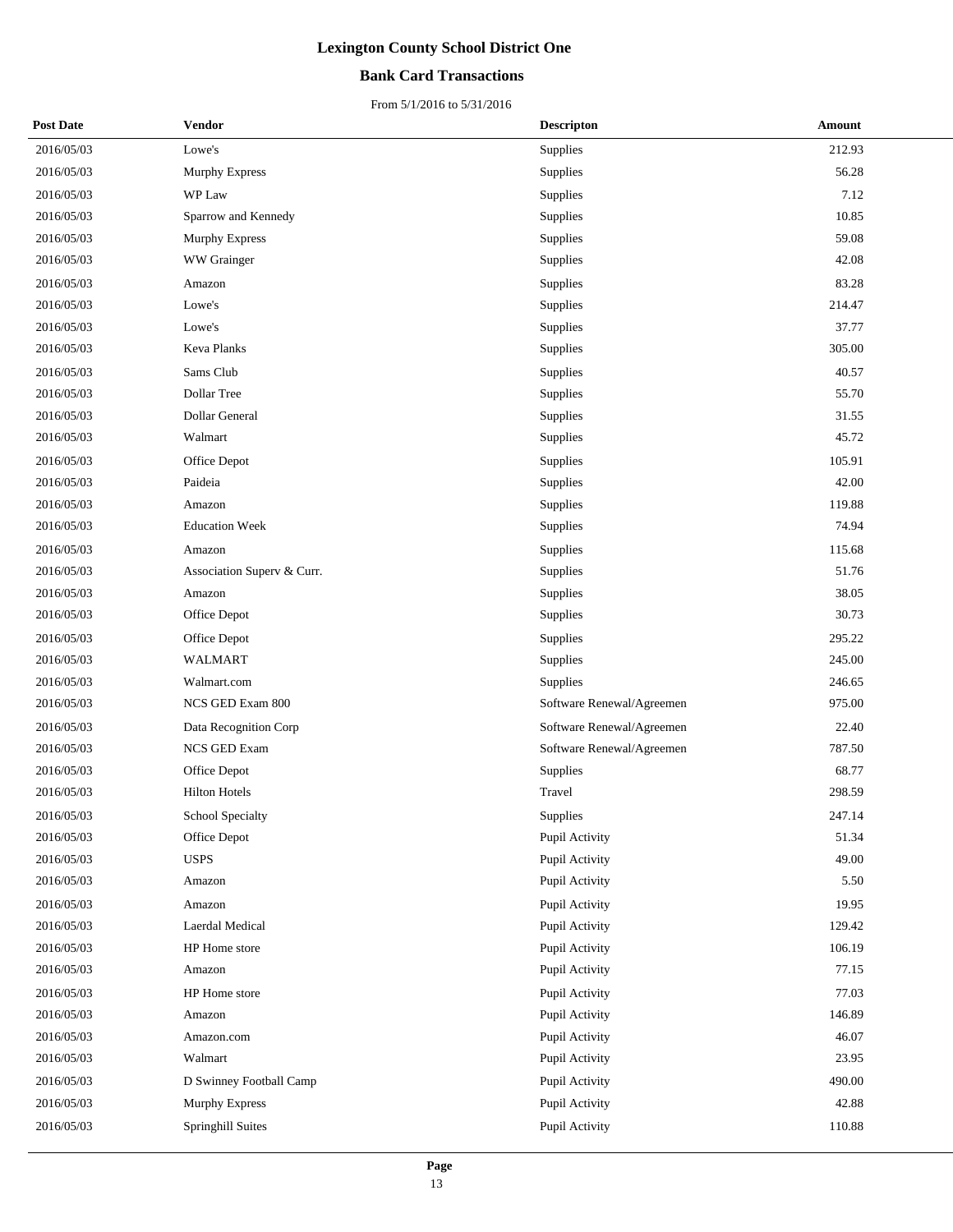### **Bank Card Transactions**

| <b>Post Date</b> | Vendor                          | <b>Descripton</b>          | Amount |
|------------------|---------------------------------|----------------------------|--------|
| 2016/05/03       | Springhill Suites               | Pupil Activity             | 110.88 |
| 2016/05/03       | <b>Axelrod Realty</b>           | Pupil Activity             | 657.68 |
| 2016/05/03       | Pilot-Florence, SC              | Pupil Activity             | 20.51  |
| 2016/05/03       | Springhill Suites               | Pupil Activity             | 110.88 |
| 2016/05/03       | Enterprise Rent-A-Car           | Pupil Activity             | 162.96 |
| 2016/05/03       | Enterprise Rent-A-Car           | Pupil Activity             | 54.32  |
| 2016/05/03       | Amazon                          | Supplies                   | 67.58  |
| 2016/05/03       | Amazon                          | Supplies                   | 385.41 |
| 2016/05/03       | SC Midlands EB 2016             | Dues and Fees              | 50.00  |
| 2016/05/03       | <b>OSMO</b>                     | Supplies                   | 297.00 |
| 2016/05/03       | LiveScribe Inc                  | <b>Technology Supplies</b> | 479.80 |
| 2016/05/03       | Office Depot                    | <b>Technology Supplies</b> | 213.96 |
| 2016/05/03       | <b>Comfort Consults</b>         | Dues and Fees              | 250.00 |
| 2016/05/05       | Monroe Systems for Calculators  | Supplies                   | 113.40 |
| 2016/05/05       | School Nutrition Association    | Supplies                   | 115.00 |
| 2016/05/05       | Office Depot                    | <b>Supplies</b>            | 29.95  |
| 2016/05/05       | Lowe's                          | Supplies                   | 46.31  |
| 2016/05/05       | DC Sales                        | Supplies                   | 160.00 |
| 2016/05/05       | School Nutrition Association    | Dues and Fees              | 30.00  |
| 2016/05/05       | School Nutrition Association    | Dues and Fees              | 170.50 |
| 2016/05/05       | Whaley Parts and Supply         | Supplies                   | 55.56  |
| 2016/05/05       | Whaley Parts & Supply           | Supplies                   | 72.80  |
| 2016/05/05       | Pro Kitchen Online              | Supplies                   | 67.70  |
| 2016/05/05       | Pro Kitchen Online              | Supplies                   | 365.33 |
| 2016/05/05       | Whaley Parts and Service        | Supplies                   | 89.67  |
| 2016/05/05       | <b>Baker Distributing</b>       | Supplies                   | 50.38  |
| 2016/05/05       | Lowe's                          | Supplies                   | 8.45   |
| 2016/05/05       | Lowe's                          | Supplies                   | 55.06  |
| 2016/05/05       | Lowe's                          | Supplies                   | 41.21  |
| 2016/05/05       | <b>Whaley Parts and Supply</b>  | Supplies                   | 71.69  |
| 2016/05/05       | <b>Whaley Parts and Service</b> | Supplies                   | 375.21 |
| 2016/05/05       | Pro Kitchen Online              | Supplies                   | 76.65  |
| 2016/05/05       | Pro Kitchen Online              | <b>Supplies</b>            | 540.01 |
| 2016/05/05       | Whaley Parts and Supply         | Supplies                   | 398.00 |
| 2016/05/05       | Whaley Parts and Supply         | Supplies                   | 294.72 |
| 2016/05/05       | Lowe's                          | Supplies                   | 41.90  |
| 2016/05/05       | Johnstone Supply                | Supplies                   | 81.66  |
| 2016/05/05       | <b>Hobart Service</b>           | Supplies                   | 268.48 |
| 2016/05/05       | Hobart Service                  | Supplies                   | 522.37 |
| 2016/05/09       | <b>BBT</b>                      | Supplies-Maintenace        | 0.16   |
| 2016/05/20       | Amazon.com                      | Supplies                   | 31.46  |
| 2016/05/20       | <b>Insect Lore</b>              | Supplies                   | 9.96   |
| 2016/05/20       | Walmart                         | Supplies                   | 26.82  |
| 2016/05/20       | Walmart                         | Supplies                   | 146.97 |
| 2016/05/20       | Folkmanis Puppets               | Supplies                   | 41.08  |
|                  |                                 |                            |        |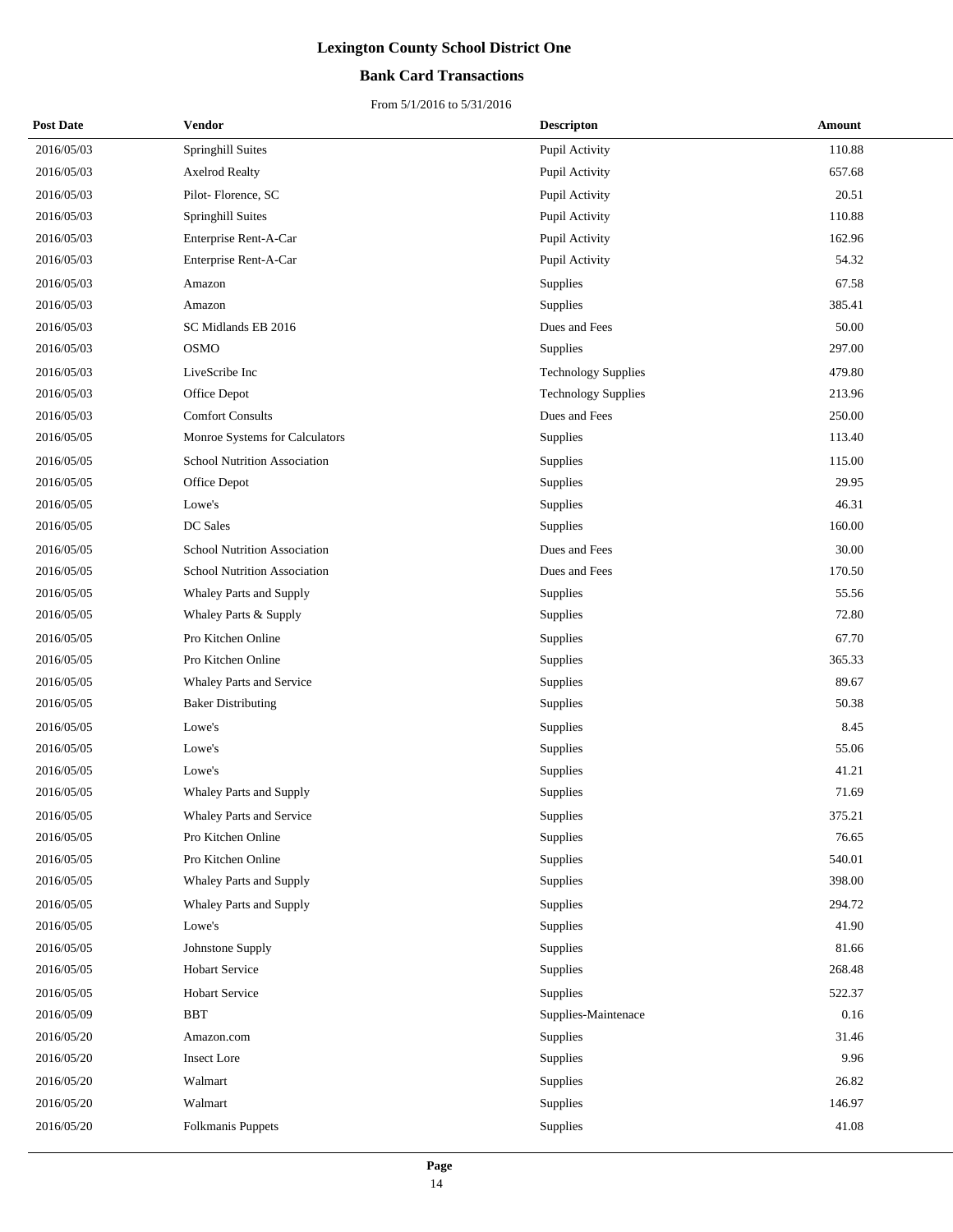### **Bank Card Transactions**

| <b>Post Date</b> | Vendor                       | <b>Descripton</b>    | Amount |
|------------------|------------------------------|----------------------|--------|
| 2016/05/20       | Amazon.com                   | <b>Library Books</b> | 24.75  |
| 2016/05/20       | <b>NAPA</b>                  | Supplies-Maintenace  | 76.78  |
| 2016/05/20       | True Value                   | Supplies-Maintenace  | 8.08   |
| 2016/05/20       | Shell Oil                    | Supplies-Maintenace  | 80.00  |
| 2016/05/20       | Shell Oil                    | Supplies-Maintenace  | 80.00  |
| 2016/05/20       | WP Law                       | Supplies-Maintenace  | 54.00  |
| 2016/05/20       | Lowe's                       | Supplies-Maintenace  | 86.33  |
| 2016/05/20       | <b>NAPA</b>                  | Supplies-Maintenace  | 76.78  |
| 2016/05/20       | Shell Oil                    | Supplies-Maintenace  | 80.00  |
| 2016/05/20       | <b>Tractor Supply</b>        | Supplies-Maintenace  | 17.26  |
| 2016/05/20       | Jet Fuel                     | Supplies-Maintenace  | 75.00  |
| 2016/05/20       | <b>Tractor Supply</b>        | Supplies-Maintenace  | 128.39 |
| 2016/05/20       | WP Law                       | Supplies-Maintenace  | 63.64  |
| 2016/05/20       | <b>Tractor Supply</b>        | Supplies-Maintenace  | 124.41 |
| 2016/05/20       | Shell Oil                    | Supplies-Maintenace  | 80.00  |
| 2016/05/20       | Lowe's                       | Supplies-Maintenace  | 41.73  |
| 2016/05/20       | Home Depot                   | Supplies-Maintenace  | 45.94  |
| 2016/05/20       | <b>Batteries Plus</b>        | Supplies-Maintenace  | 132.89 |
| 2016/05/20       | Lowe's                       | Supplies-Maintenace  | 90.01  |
| 2016/05/20       | Graybar                      | Supplies-Maintenace  | 18.09  |
| 2016/05/20       | AFM Window & Door            | Supplies-Maintenace  | 86.43  |
| 2016/05/20       | Lowe's                       | Supplies-Maintenace  | 47.02  |
| 2016/05/20       | City Electric                | Supplies-Maintenace  | 116.24 |
| 2016/05/20       | Lowe's                       | Supplies-Maintenace  | 45.67  |
| 2016/05/20       | City Electric                | Supplies-Maintenace  | 149.86 |
| 2016/05/20       | Lowe's                       | Supplies-Maintenace  | 118.18 |
| 2016/05/20       | City Electric                | Supplies-Maintenace  | 104.19 |
| 2016/05/20       | Lowe's                       | Supplies-Maintenace  | 74.39  |
| 2016/05/20       | Lowe's                       | Supplies-Maintenace  | 69.43  |
| 2016/05/20       | <b>Tractor Supply</b>        | Supplies-Maintenace  | 28.41  |
| 2016/05/20       | Lowe's                       | Supplies-Maintenace  | 29.76  |
| 2016/05/20       | <b>Royal Fireworks Press</b> | Pupil Activity       | 132.00 |
| 2016/05/20       | Amazon.com                   | Pupil Activity       | 209.70 |
| 2016/05/23       | Sweetwater                   | Supplies             | 31.00  |
| 2016/05/23       | Office Depot                 | Supplies             | 68.38  |
| 2016/05/23       | The Master Teacher           | Supplies             | 218.98 |
| 2016/05/23       | Sweetwater                   | Supplies             | 73.98  |
| 2016/05/23       | Office Depot                 | Supplies             | 7.47   |
| 2016/05/23       | Dollar General               | Supplies             | 23.54  |
| 2016/05/23       | <b>CHEFSTORE</b>             | Supplies             | 35.58  |
| 2016/05/23       | <b>EXXON MOBIL</b>           | Supplies             | 40.00  |
| 2016/05/23       | <b>BILO</b>                  | Supplies             | 26.27  |
| 2016/05/23       | <b>PUBLIX</b>                | Supplies             | 35.34  |
| 2016/05/23       | HOME DEPOT                   | Supplies             | 70.63  |
| 2016/05/23       | <b>EXXON MOBIL</b>           | Supplies             | 29.90  |
|                  |                              |                      |        |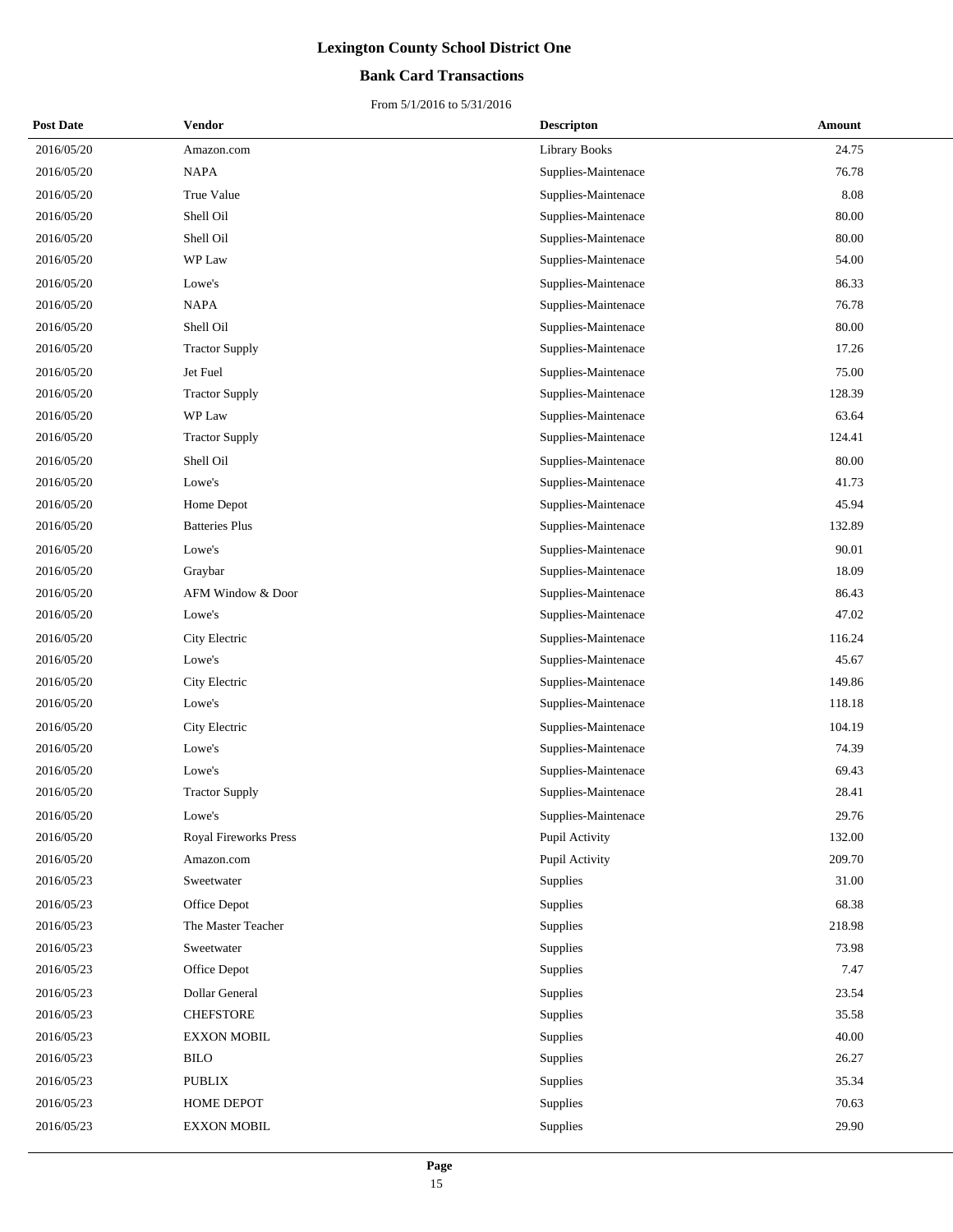### **Bank Card Transactions**

| <b>Post Date</b> | Vendor                  | <b>Descripton</b>   | Amount |
|------------------|-------------------------|---------------------|--------|
| 2016/05/23       | PUBLIX                  | Supplies            | 34.81  |
| 2016/05/23       | <b>FOOD LION</b>        | Supplies            | 41.55  |
| 2016/05/23       | <b>EXXON MOBIL</b>      | Supplies            | 28.55  |
| 2016/05/23       | <b>PUBLIX</b>           | Supplies            | 28.56  |
| 2016/05/23       | <b>PUBLIX</b>           | Supplies            | 41.59  |
| 2016/05/23       | <b>PUBLIX</b>           | Supplies            | 55.33  |
| 2016/05/23       | <b>COST PLUS</b>        | Supplies            | 89.85  |
| 2016/05/23       | ROYS WOOD PRODUCTS      | Supplies            | 893.18 |
| 2016/05/23       | <b>PUBLIX</b>           | Supplies            | 122.72 |
| 2016/05/23       | <b>LEXINGTON DMV</b>    | Supplies            | 15.00  |
| 2016/05/23       | THE HOME DEPOT          | Supplies            | 82.53  |
| 2016/05/23       | <b>CVS</b>              | Supplies            | 132.59 |
| 2016/05/23       | SPEEDWAY                | Supplies            | 15.00  |
| 2016/05/23       | Lowes                   | Supplies            | 4.06   |
| 2016/05/23       | Office Depot            | Supplies            | 203.29 |
| 2016/05/23       | SnapFish                | Supplies            | 360.44 |
| 2016/05/23       | City Electric           | Supplies-Maintenace | 4.21   |
| 2016/05/23       | Uline                   | Supplies-Maintenace | 81.92  |
| 2016/05/23       | Amazon                  | Supplies-Maintenace | 31.98  |
| 2016/05/23       | City Electric           | Supplies-Maintenace | 5.21   |
| 2016/05/23       | Premier 1 Supplies      | Supplies-Maintenace | 150.00 |
| 2016/05/23       | Lowe's                  | Supplies-Maintenace | 30.94  |
| 2016/05/23       | City Electric           | Supplies-Maintenace | 55.89  |
| 2016/05/23       | City Electric           | Supplies-Maintenace | 17.02  |
| 2016/05/23       | Ferguson                | Supplies-Maintenace | 165.54 |
| 2016/05/23       | True Value              | Supplies-Maintenace | 32.09  |
| 2016/05/23       | City Electric           | Supplies-Maintenace | 5.82   |
| 2016/05/23       | Lowe's                  | Supplies-Maintenace | 215.53 |
| 2016/05/23       | Sherwin Williams        | Supplies-Maintenace | 22.54  |
| 2016/05/23       | Lowe's                  | Supplies-Maintenace | 121.94 |
| 2016/05/23       | Ferguson                | Supplies-Maintenace | 42.25  |
| 2016/05/23       | Ferguson                | Supplies-Maintenace | 50.16  |
| 2016/05/23       | Sherwin Williams        | Supplies-Maintenace | 57.53  |
| 2016/05/23       | Home Depot              | Supplies-Maintenace | 72.23  |
| 2016/05/23       | City Electric           | Supplies-Maintenace | 17.26  |
| 2016/05/23       | Lowe's                  | Supplies-Maintenace | 22.42  |
| 2016/05/23       | Ferguson                | Supplies-Maintenace | 35.07  |
| 2016/05/23       | Lowe's                  | Supplies-Maintenace | 20.03  |
| 2016/05/23       | Smith Turf & Irrigation | Supplies-Maintenace | 67.48  |
| 2016/05/23       | City Electric           | Supplies-Maintenace | 74.85  |
| 2016/05/23       | Home Depot              | Supplies-Maintenace | 72.22  |
| 2016/05/23       | Walker Hardware LLC     | Supplies            | 4.47   |
| 2016/05/23       | Walker Hardware LLC     | Supplies            | 192.33 |
| 2016/05/23       | Shell Oil               | Supplies            | 64.09  |
| 2016/05/23       | Lowes #02967            | Supplies            | 134.34 |
|                  |                         |                     |        |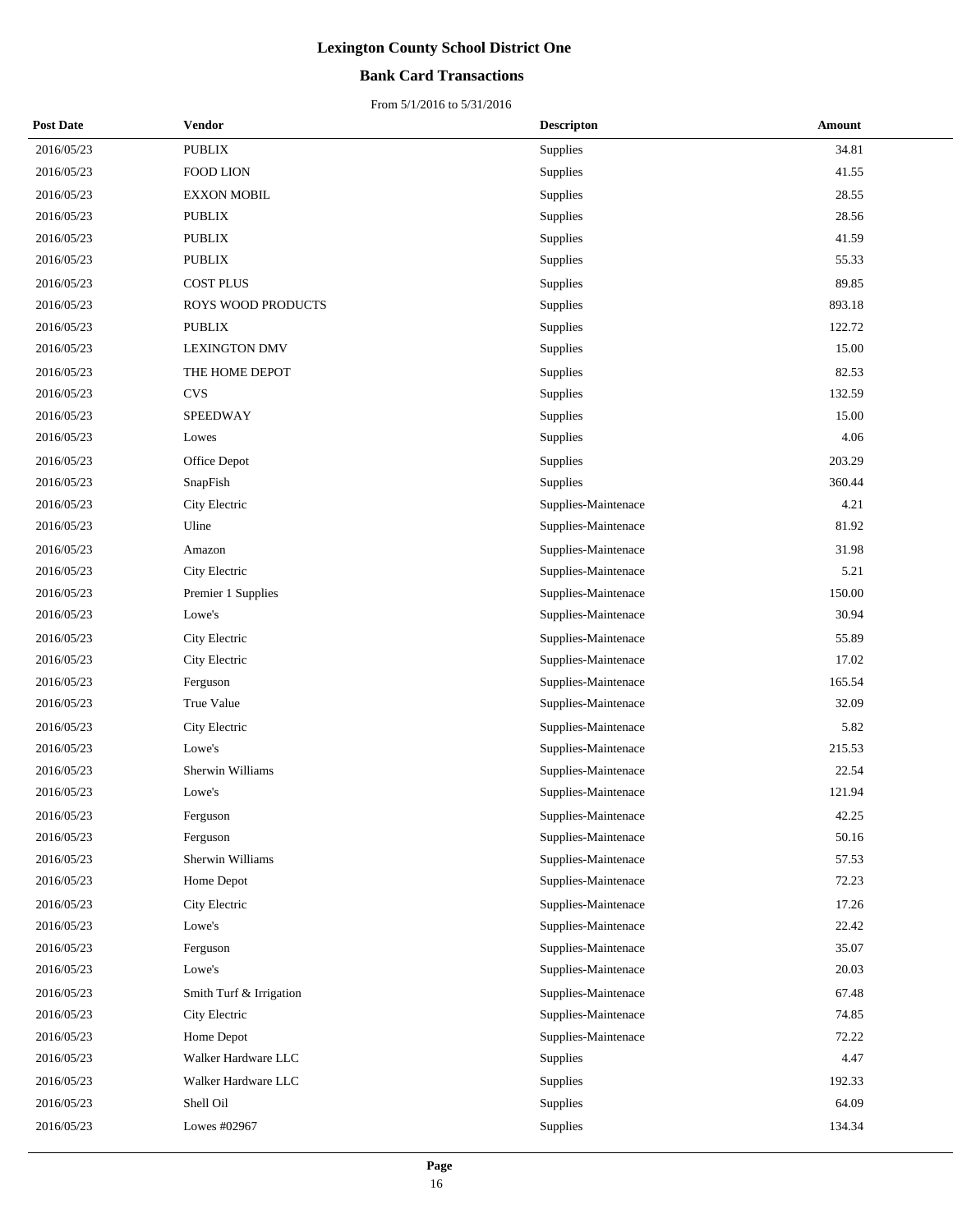### **Bank Card Transactions**

| <b>Post Date</b> | Vendor                     | <b>Descripton</b>   | Amount |
|------------------|----------------------------|---------------------|--------|
| 2016/05/23       | City Electric              | Supplies-Maintenace | 125.84 |
| 2016/05/23       | TRUE VALUE                 | Supplies            | 35.41  |
| 2016/05/23       | <b>EXXON MOBIL</b>         | Supplies            | 48.00  |
| 2016/05/23       | <b>A-Z LAWNMOWER PARTS</b> | <b>Supplies</b>     | 7.51   |
| 2016/05/23       | City Electric              | Supplies-Maintenace | 47.49  |
| 2016/05/23       | Ferguson                   | Supplies-Maintenace | 22.16  |
| 2016/05/23       | Ferguson                   | Supplies-Maintenace | 26.07  |
| 2016/05/23       | City Electric              | Supplies-Maintenace | 22.67  |
| 2016/05/23       | Sherwin Williams           | Supplies-Maintenace | 41.75  |
| 2016/05/23       | Sherwin Williams           | Supplies-Maintenace | 91.45  |
| 2016/05/23       | Sherwin Williams           | Supplies-Maintenace | 125.25 |
| 2016/05/23       | Lowe's                     | Supplies-Maintenace | 37.42  |
| 2016/05/23       | Sherwin Williams           | Supplies-Maintenace | 115.65 |
| 2016/05/23       | Lowe's                     | Supplies-Maintenace | 46.33  |
| 2016/05/23       | Lowe's                     | Supplies-Maintenace | 7.46   |
| 2016/05/23       | Ferguson                   | Supplies-Maintenace | 143.66 |
| 2016/05/23       | City Electric              | Supplies-Maintenace | 185.55 |
| 2016/05/23       | Ferguson                   | Supplies-Maintenace | 91.04  |
| 2016/05/23       | City Electric              | Supplies-Maintenace | 38.00  |
| 2016/05/23       | Ferguson                   | Supplies-Maintenace | 23.53  |
| 2016/05/23       | Ed Smith Lumber            | Supplies            | 64.68  |
| 2016/05/23       | Ed Smith Lumber            | Supplies            | 22.94  |
| 2016/05/23       | Smith & Jones              | Supplies-Maintenace | 71.16  |
| 2016/05/23       | Ed Smith Lumber            | Supplies-Maintenace | 221.81 |
| 2016/05/23       | Ferguson                   | Supplies-Maintenace | 65.03  |
| 2016/05/23       | Ferguson                   | Supplies-Maintenace | 54.55  |
| 2016/05/23       | Sherwin Williams           | Supplies-Maintenace | 93.11  |
| 2016/05/23       | Ferguson                   | Supplies-Maintenace | 42.14  |
| 2016/05/23       | Lowe's                     | Supplies-Maintenace | 133.63 |
| 2016/05/23       | Lowe's                     | Supplies-Maintenace | 45.65  |
| 2016/05/23       | Lowe's                     | Supplies-Maintenace | 14.93  |
| 2016/05/23       | Lowe's                     | Supplies-Maintenace | 15.23  |
| 2016/05/23       | True Value                 | Supplies-Maintenace | 26.69  |
| 2016/05/23       | Lowe's                     | Supplies-Maintenace | 155.28 |
| 2016/05/23       | Lowe's                     | Supplies-Maintenace | 35.93  |
| 2016/05/23       | Lowe's                     | Supplies-Maintenace | 238.96 |
| 2016/05/23       | Home Depot                 | Supplies-Maintenace | 373.17 |
| 2016/05/23       | Lowe's                     | Supplies-Maintenace | 63.94  |
| 2016/05/23       | Lowe's                     | Supplies-Maintenace | 14.93  |
| 2016/05/23       | Ferguson                   | Supplies-Maintenace | 13.87  |
| 2016/05/23       | Lowe's                     | Supplies-Maintenace | 273.87 |
| 2016/05/23       | Home Depot                 | Supplies-Maintenace | 208.43 |
| 2016/05/23       | Lowe's                     | Supplies-Maintenace | 18.93  |
| 2016/05/23       | City Electric              | Supplies-Maintenace | 11.43  |
| 2016/05/23       | Sherwin Williams           | Supplies-Maintenace | 79.21  |
|                  |                            |                     |        |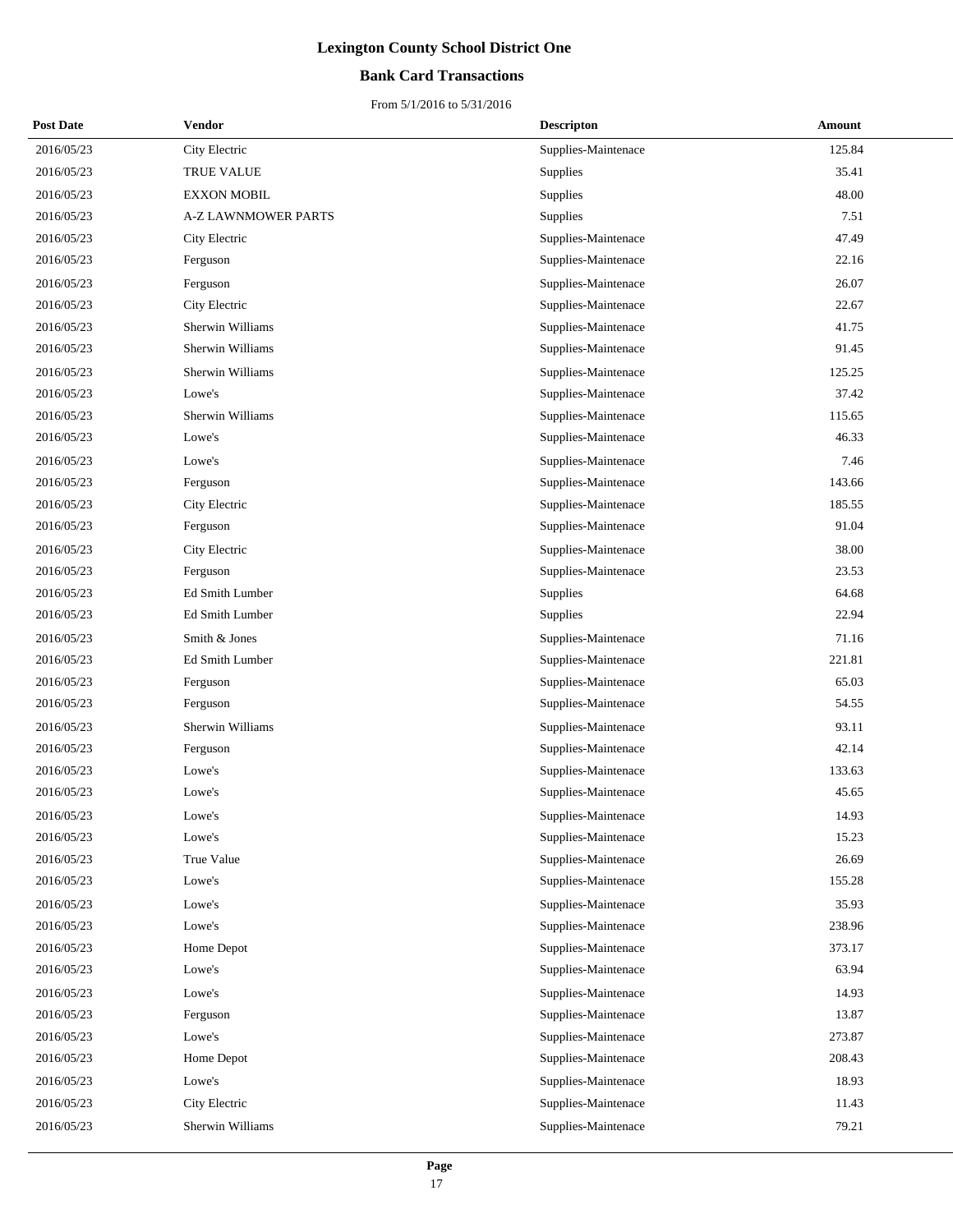### **Bank Card Transactions**

| <b>Post Date</b> | Vendor                     | <b>Descripton</b>           | Amount |
|------------------|----------------------------|-----------------------------|--------|
| 2016/05/23       | Sherwin Williams           | Supplies-Maintenace         | 142.44 |
| 2016/05/23       | Sherwin Williams           | Supplies-Maintenace         | 48.14  |
| 2016/05/23       | <b>HL</b> Shealy           | Supplies-Maintenace         | 20.00  |
| 2016/05/23       | Ed Smith Lumber            | Supplies-Maintenace         | 46.01  |
| 2016/05/23       | Feed Barn & Garden         | Supplies-Maintenace         | 29.43  |
| 2016/05/23       | <b>F&amp;M EXPRESSIONS</b> | Supplies                    | 43.57  |
| 2016/05/23       | <b>CUSTOM INK</b>          | Supplies                    | 107.69 |
| 2016/05/23       | <b>DELTA AIR</b>           | Pupil Transportation        | 209.10 |
| 2016/05/23       | <b>HILTON GARDEN</b>       | Pupil Transportation        | 113.64 |
| 2016/05/23       | <b>ENTERPRISE</b>          | Pupil Transportation        | 252.02 |
| 2016/05/23       | SHELL OIL                  | <b>Pupil Transportation</b> | 66.82  |
| 2016/05/23       | BP                         | Pupil Transportation        | 46.14  |
| 2016/05/23       | <b>ENTERPRISE</b>          | Pupil Transportation        | 252.02 |
| 2016/05/23       | <b>WEIGELS</b>             | Pupil Transportation        | 64.31  |
| 2016/05/23       | <b>HILTON GARDEN</b>       | Pupil Transportation        | 113.64 |
| 2016/05/23       | <b>ENTERPRISE RENTAL</b>   | Pupil Transportation        | 336.00 |
| 2016/05/23       | <b>ENTERPRISE</b>          | Pupil Transportation        | 336.00 |
| 2016/05/23       | <b>ENTERPRISE</b>          | Pupil Transportation        | 336.00 |
| 2016/05/23       | <b>ENTERPRISE</b>          | <b>Pupil Transportation</b> | 336.00 |
| 2016/05/23       | WALMART                    | Pupil Transportation        | 59.80  |
| 2016/05/23       | $\rm BP$                   | Pupil Transportation        | 34.08  |
| 2016/05/23       | <b>LOWES</b>               | Supplies                    | 426.82 |
| 2016/05/23       | <b>MSC</b>                 | Supplies                    | 257.85 |
| 2016/05/23       | <b>HILTON</b>              | Travel                      | 150.29 |
| 2016/05/23       | <b>JW</b> Pepper           | Pupil Activity              | 30.49  |
| 2016/05/23       | Jostens                    | Pupil Activity              | 45.50  |
| 2016/05/23       | <b>Musician Supply</b>     | Pupil Activity              | 51.57  |
| 2016/05/23       | <b>Music Notes</b>         | Pupil Activity              | 5.50   |
| 2016/05/23       | <b>CHEFSTORE</b>           | Pupil Activity              | 234.47 |
| 2016/05/23       | WM SUPERCENTER             | Pupil Activity              | 272.20 |
| 2016/05/23       | <b>BI-LO GROCERY</b>       | Pupil Activity              | 42.18  |
| 2016/05/23       | WAL-MART                   | Pupil Activity              | 232.05 |
| 2016/05/23       | <b>GE</b> Appliance        | Pupil Activity              | 216.42 |
| 2016/05/23       | Nasco                      | Pupil Activity              | 88.04  |
| 2016/05/23       | Gilbert IGA                | Pupil Activity              | 108.49 |
| 2016/05/23       | Gilbert IGA                | Pupil Activity              | 219.48 |
| 2016/05/23       | Publix                     | Pupil Activity              | 30.00  |
| 2016/05/23       | IGA                        | Pupil Activity              | 33.63  |
| 2016/05/23       | Afinia                     | Pupil Activity              | 78.50  |
| 2016/05/23       | Dollar Tree                | Pupil Activity              | 5.35   |
| 2016/05/23       | Dollar Tree                | Pupil Activity              | 54.80  |
| 2016/05/23       | Walmart                    | Pupil Activity              | 20.00  |
| 2016/05/23       | Dollar General             | Pupil Activity              | 12.84  |
| 2016/05/23       | Dollar General             | Pupil Activity              | 1.07   |
| 2016/05/23       | Dollar Tree                | Pupil Activity              | 27.82  |
|                  |                            |                             |        |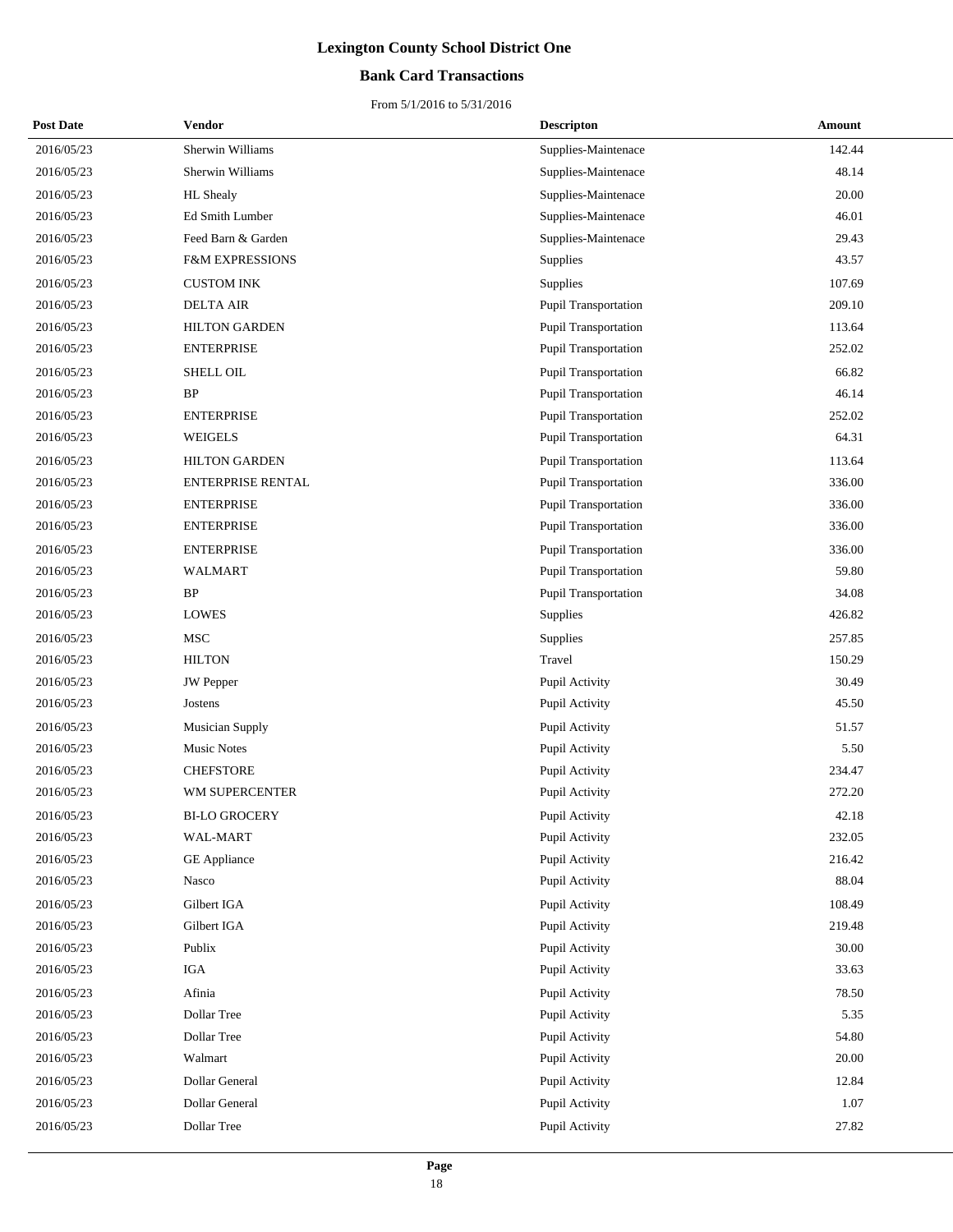### **Bank Card Transactions**

| <b>Post Date</b> | Vendor                         | <b>Descripton</b> | Amount   |
|------------------|--------------------------------|-------------------|----------|
| 2016/05/23       | HARBOR FREIGHT TOOLS           | Pupil Activity    | 106.99   |
| 2016/05/23       | <b>BI-LO</b>                   | Pupil Activity    | 8.76     |
| 2016/05/23       | Lowes                          | Pupil Activity    | 7.58     |
| 2016/05/23       | Office Depot                   | Pupil Activity    | 19.25    |
| 2016/05/23       | Walmart                        | Pupil Activity    | 4.06     |
| 2016/05/23       | Home Depot                     | Pupil Activity    | 13.61    |
| 2016/05/23       | Amazon                         | Pupil Activity    | 73.87    |
| 2016/05/23       | Wilson & Associates            | Pupil Activity    | 475.00   |
| 2016/05/23       | Piggly Wiggly                  | Pupil Activity    | 43.53    |
| 2016/05/23       | Walmart                        | Pupil Activity    | 28.73    |
| 2016/05/23       | Dollar Tree                    | Pupil Activity    | 17.12    |
| 2016/05/23       | Piggly Wiggly                  | Pupil Activity    | 34.78    |
| 2016/05/23       | Shell Oil                      | Pupil Activity    | 10.03    |
| 2016/05/23       | Finance Charge                 | Pupil Activity    | 16.08    |
| 2016/05/23       | Walmart                        | Pupil Activity    | 42.98    |
| 2016/05/23       | Pizza Inn                      | Pupil Activity    | 201.23   |
| 2016/05/23       | <b>Smoak House Restaurant</b>  | Pupil Activity    | 61.20    |
| 2016/05/23       | Smoak House Restaurant         | Pupil Activity    | 64.74    |
| 2016/05/23       | Lowes                          | Pupil Activity    | 10.68    |
| 2016/05/23       | Walmart                        | Pupil Activity    | 26.66    |
| 2016/05/23       | Litchfield Company             | Pupil Activity    | 183.23   |
| 2016/05/23       | Litchfield Company             | Pupil Activity    | 183.23   |
| 2016/05/25       | Oriental Trading -             | Supplies          | 12.95    |
| 2016/05/25       | Walmart -                      | Supplies          | 16.71    |
| 2016/05/25       | Insect Lore -                  | Supplies          | 3.78     |
| 2016/05/25       | Office Depot -                 | Supplies          | 57.72    |
| 2016/05/25       | Walmart -                      | Supplies          | 21.52    |
| 2016/05/25       | Oriental Trading -             | Supplies          | 53.45    |
| 2016/05/25       | <b>USPS</b>                    | Supplies          | 194.47   |
| 2016/05/25       | FINANCE CHARGE REVERSAL        | Supplies          | $-1.44$  |
| 2016/05/25       | <b>EMBASSY SUITES</b>          | Travel            | 384.87   |
| 2016/05/25       | CASIE IB TRAINING REGISTRATION | Travel            | 995.00   |
| 2016/05/25       | CASIE IB TRAINING REGISTRATION | Travel            | 995.00   |
| 2016/05/25       | Amazon -                       | Supplies          | 38.95    |
| 2016/05/25       | Oriental Trading -             | Supplies          | 13.78    |
| 2016/05/25       | Walmart -                      | Supplies          | 47.76    |
| 2016/05/25       | <b>SCSBA</b>                   | Travel            | 65.00    |
| 2016/05/25       | <b>SCSBA</b>                   | Travel            | $-65.00$ |
| 2016/05/25       | Amazon.com                     | Supplies          | 33.98    |
| 2016/05/25       | Walmart                        | Supplies          | 33.34    |
| 2016/05/25       | Amazon.com                     | Supplies          | 66.64    |
| 2016/05/25       | Walmart                        | Supplies          | 21.92    |
| 2016/05/25       | Amazon.com                     | Supplies          | 30.68    |
| 2016/05/25       | <b>SCASA</b>                   | Travel            | 450.00   |
| 2016/05/25       | Office Depot                   | Supplies          | 43.85    |
|                  |                                |                   |          |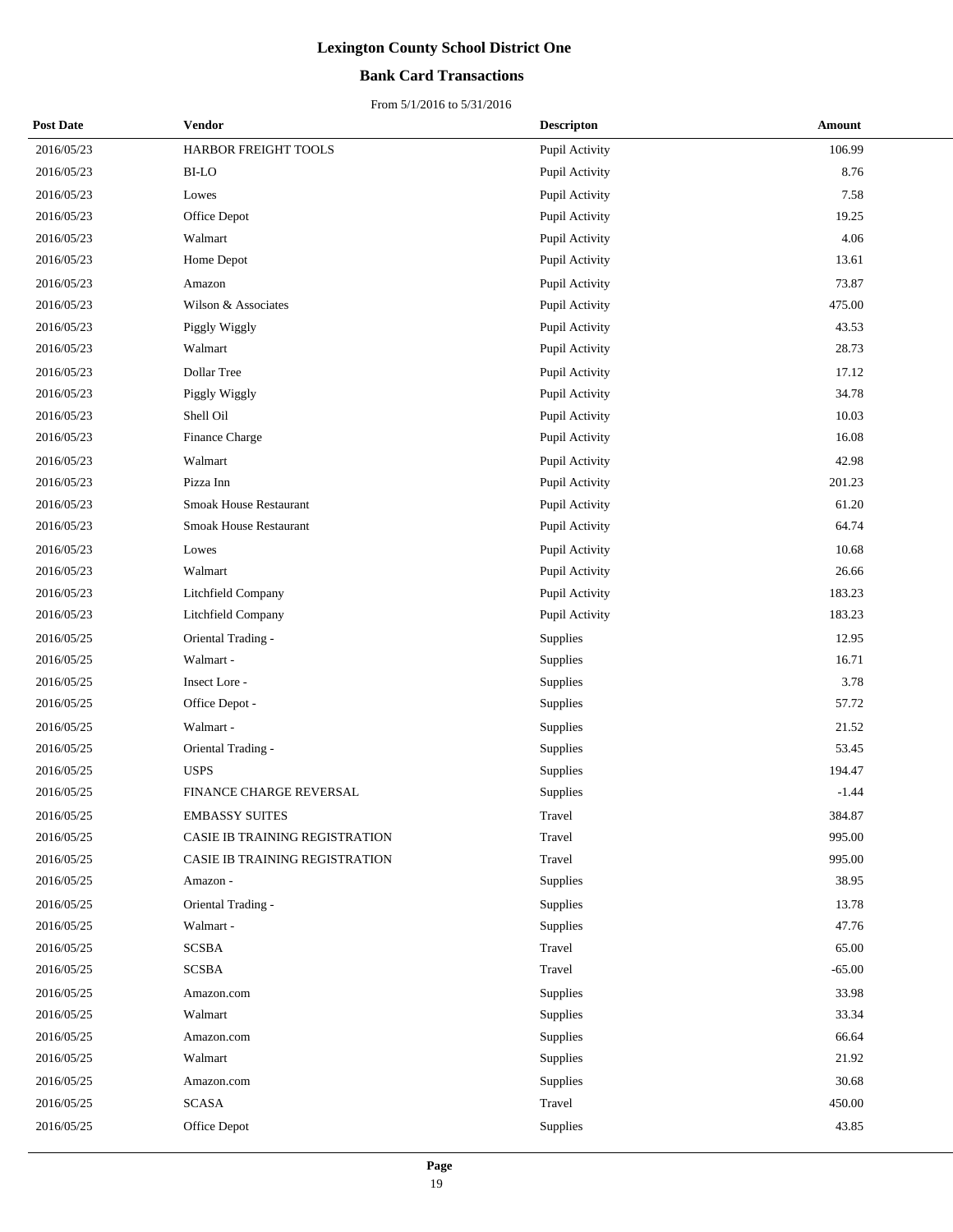### **Bank Card Transactions**

| <b>Post Date</b> | Vendor                | <b>Descripton</b>          | Amount |
|------------------|-----------------------|----------------------------|--------|
| 2016/05/25       | Office Depot          | Supplies                   | 16.04  |
| 2016/05/25       | iTunes.com            | <b>Technology Supplies</b> | 0.99   |
| 2016/05/25       | Chick Fil A           | Other Objects              | 113.09 |
| 2016/05/25       | Chick Fil A           | Other Objects              | 9.81   |
| 2016/05/25       | Applebee's            | Other Objects              | 110.48 |
| 2016/05/25       | Antai Asian Gourmet   | Other Objects              | 16.35  |
| 2016/05/25       | USPS -                | Supplies                   | 47.00  |
| 2016/05/25       | LR Hook Tire          | Repairs and Maintenance    | 128.05 |
| 2016/05/25       | LR Hook Tire          | Repairs and Maintenance    | 30.00  |
| 2016/05/25       | Harrison Bros. Supply | Supplies                   | 407.93 |
| 2016/05/25       | A-Z Lawnmower         | Supplies-Maintenace        | 144.00 |
| 2016/05/25       | AutoZone              | Supplies-Maintenace        | 113.27 |
| 2016/05/25       | AutoZone              | Supplies-Maintenace        | 98.43  |
| 2016/05/25       | Enlows                | Supplies-Maintenace        | 145.37 |
| 2016/05/25       | A-Z Lawnmower         | Supplies-Maintenace        | 36.98  |
| 2016/05/25       | A-Z Lawnmower         | Supplies-Maintenace        | 10.79  |
| 2016/05/25       | <b>Fluid Power</b>    | Supplies-Maintenace        | 136.37 |
| 2016/05/25       | True Value            | Supplies-Maintenace        | 13.55  |
| 2016/05/25       | <b>NAPA</b>           | Supplies-Maintenace        | 179.12 |
| 2016/05/25       | Enlows                | Supplies-Maintenace        | 201.63 |
| 2016/05/25       | Murphy's              | Supplies-Maintenace        | 35.93  |
| 2016/05/25       | Lowes                 | Supplies-Maintenace        | 115.72 |
| 2016/05/25       | A-Z Lawnmower         | Supplies-Maintenace        | 21.29  |
| 2016/05/25       | <b>Carts Plus</b>     | Supplies-Maintenace        | 115.03 |
| 2016/05/25       | Carts Plus            | Supplies-Maintenace        | 67.30  |
| 2016/05/25       | Enlows                | Supplies-Maintenace        | 129.94 |
| 2016/05/25       | LR Hook Tire          | Repairs and Maintenance    | 147.85 |
| 2016/05/25       | A-Z Lawnmower         | Repairs and Maintenance    | 155.99 |
| 2016/05/25       | A-Z Lawnmower         | Supplies-Maintenace        | 234.77 |
| 2016/05/25       | A-Z Lawnmower         | Supplies-Maintenace        | 52.20  |
| 2016/05/25       | LR Hook Tire          | Supplies-Maintenace        | 30.00  |
| 2016/05/25       | V&O Tire              | Supplies-Maintenace        | 135.86 |
| 2016/05/25       | THE HOME DEPOT        | Supplies                   | 59.41  |
| 2016/05/25       | <b>LOWES</b>          | Supplies                   | 85.67  |
| 2016/05/25       | A-Z Lawnmower         | Supplies-Maintenace        | 28.27  |
| 2016/05/25       | A-Z Lawnmower         | Supplies-Maintenace        | 32.78  |
| 2016/05/25       | A-Z Lawnmower         | Supplies-Maintenace        | 30.87  |
| 2016/05/25       | AutoZone              | Supplies-Maintenace        | 25.43  |
| 2016/05/25       | V&O Tire              | Supplies-Maintenace        | 7.35   |
| 2016/05/25       | <b>Carts Plus</b>     | Supplies-Maintenace        | 32.10  |
| 2016/05/25       | Carts Plus            | Supplies-Maintenace        | 12.16  |
| 2016/05/25       | Lowes                 | Supplies                   | 152.36 |
| 2016/05/25       | Pitt Stop             | Supplies                   | 66.03  |
| 2016/05/25       | A-Z Lawnmower         | Supplies-Maintenace        | 63.93  |
| 2016/05/25       | Sears                 | Supplies-Maintenace        | 158.33 |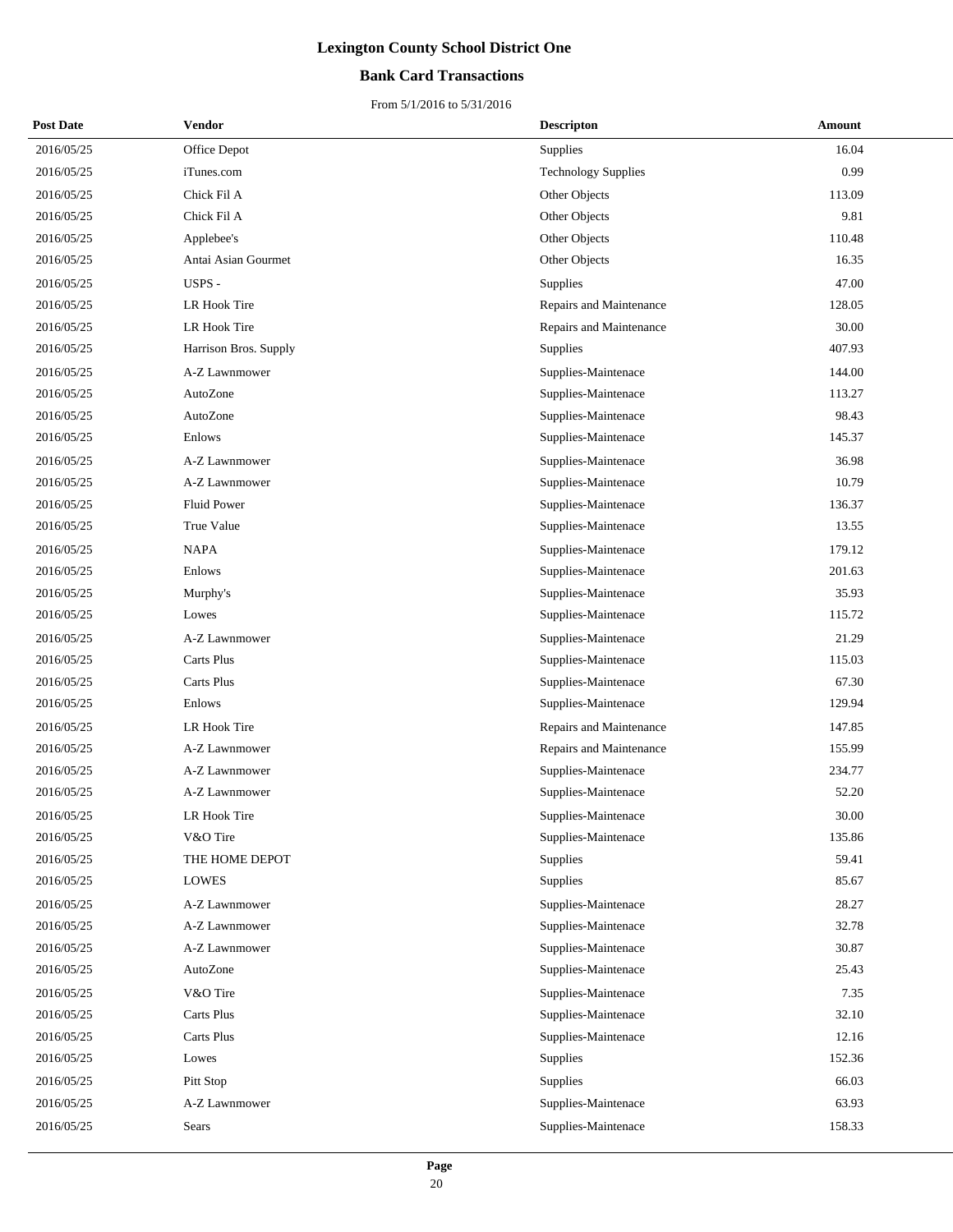### **Bank Card Transactions**

| <b>Post Date</b> | Vendor                         | <b>Descripton</b>         | Amount |
|------------------|--------------------------------|---------------------------|--------|
| 2016/05/25       | SHELL OIL                      | Supplies                  | 37.99  |
| 2016/05/25       | LOWES #01066                   | Supplies                  | 14.94  |
| 2016/05/25       | THE HOME DEPOT #1106           | Supplies                  | 72.69  |
| 2016/05/25       | LOWES #01066                   | Supplies                  | 5.33   |
| 2016/05/25       | LOWES #01066                   | Supplies                  | 40.56  |
| 2016/05/25       | A-Z Lawnmower                  | Supplies-Maintenace       | 29.43  |
| 2016/05/25       | <b>Carts Plus</b>              | Supplies-Maintenace       | 160.50 |
| 2016/05/25       | <b>Carts Plus</b>              | Supplies-Maintenace       | 160.50 |
| 2016/05/25       | Books a Million                | Supplies                  | 714.23 |
| 2016/05/25       | Insect Lore -                  | Supplies                  | 5.00   |
| 2016/05/25       | Insect Lore -                  | Supplies                  | 1.22   |
| 2016/05/25       | EDUCATIONAL STRATEGIES UNLIMIT | Pupil Activity            | 499.00 |
| 2016/05/25       | Amazon -                       | Pupil Activity            | 173.01 |
| 2016/05/25       | Wilbooks -                     | Pupil Activity            | 210.00 |
| 2016/05/25       | Amazon -                       | Pupil Activity            | 4.91   |
| 2016/05/25       | Office Depot -                 | Pupil Activity            | 39.58  |
| 2016/05/25       | Amazon -                       | Pupil Activity            | 63.47  |
| 2016/05/25       | <b>AMAZON MKTPLACE</b>         | Pupil Activity            | 4.00   |
| 2016/05/25       | AMAZON.COM AMZN.COMBILL        | Pupil Activity            | 59.54  |
| 2016/05/25       | AMAZON.COM AMZN.COMBILL        | Pupil Activity            | 65.42  |
| 2016/05/25       | <b>AMAZON MKTPLACE</b>         | Pupil Activity            | 8.97   |
| 2016/05/25       | Lowes                          | Supplies                  | 84.00  |
| 2016/05/25       | <b>EMBASSY SUITES</b>          | Travel                    | 124.29 |
| 2016/05/26       | <b>Sheraton Hotels</b>         | Travel                    | 667.48 |
| 2016/05/26       | <b>SLED</b>                    | Other Prof & Tech Service | 80.00  |
| 2016/05/26       | WalMart                        | Supplies                  | 13.78  |
| 2016/05/26       | Dell                           | Supplies                  | 235.38 |
| 2016/05/26       | <b>USPS</b>                    | Supplies                  | 3.77   |
| 2016/05/26       | Lowes                          | Supplies                  | 6.32   |
| 2016/05/26       | WalMart                        | Supplies                  | 17.59  |
| 2016/05/26       | Office Depot                   | Supplies                  | 73.78  |
| 2016/05/26       | Office Depot                   | Supplies                  | 195.01 |
| 2016/05/26       | <b>USPS</b>                    | Supplies                  | 3.77   |
| 2016/05/26       | Triangle Safe & Lock           | Supplies                  | 8.56   |
| 2016/05/26       | Office Depot                   | Supplies                  | 153.89 |
| 2016/05/26       | Office Depot                   | Supplies                  | 329.84 |
| 2016/05/26       | Office Depot                   | Supplies                  | 321.55 |
| 2016/05/26       | Office Depot                   | Supplies                  | 409.16 |
| 2016/05/27       | Scholastic Book Fairs          | Supplies                  | 414.10 |
| 2016/05/27       | Office Depot                   | Supplies                  | 38.51  |
| 2016/05/27       | Amazon                         | Supplies                  | 81.30  |
| 2016/05/27       | <b>USPS</b>                    | Supplies                  | 705.00 |
| 2016/05/27       | <b>USPS</b>                    | Supplies                  | 6.68   |
| 2016/05/27       | <b>USPS</b>                    | Supplies                  | 22.95  |
| 2016/05/27       | Trophy and Awards              | Supplies                  | 10.70  |
|                  |                                |                           |        |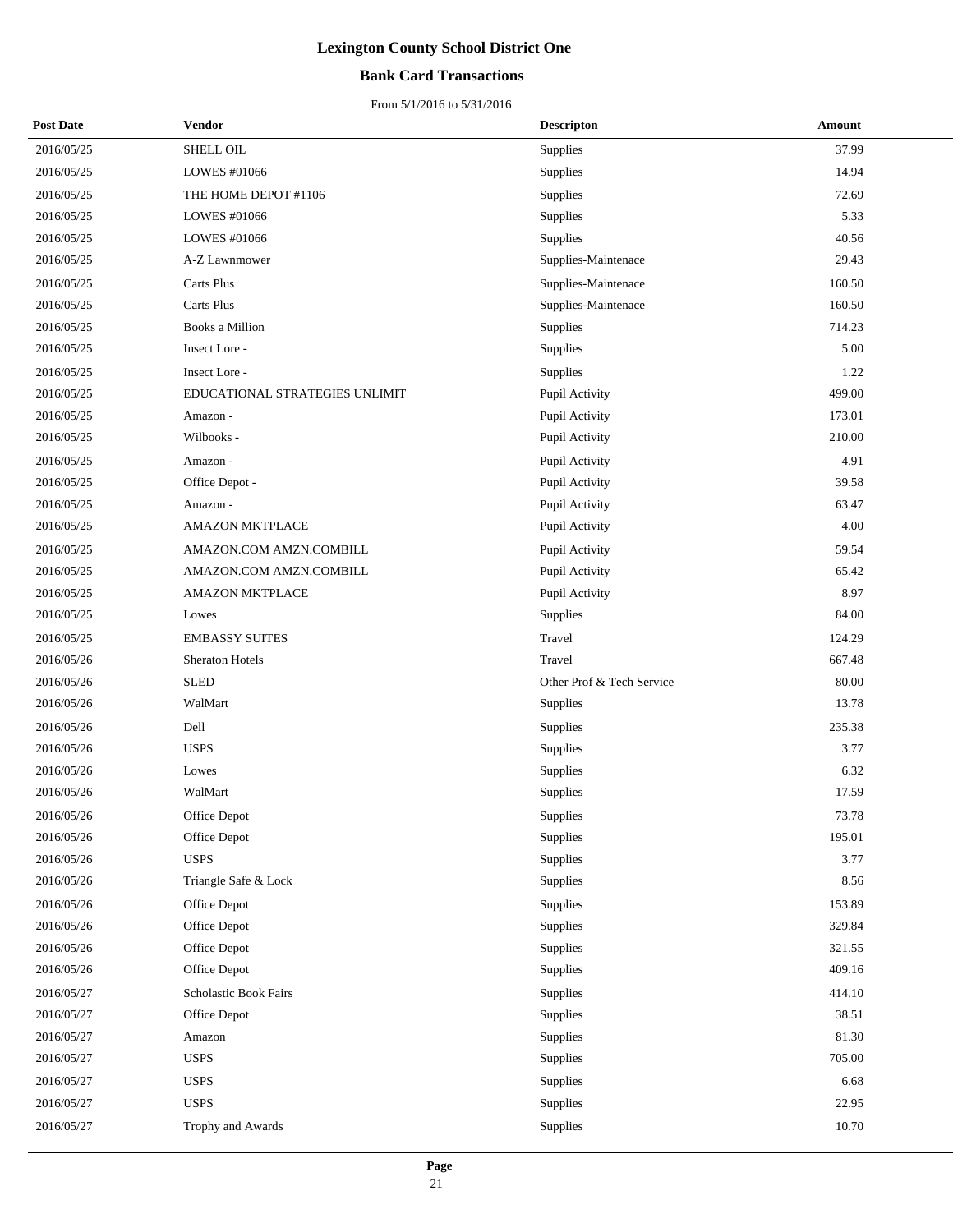### **Bank Card Transactions**

| <b>Post Date</b> | Vendor                              | <b>Descripton</b>          | Amount |
|------------------|-------------------------------------|----------------------------|--------|
| 2016/05/27       | Amazon                              | <b>Technology Supplies</b> | 18.99  |
| 2016/05/27       | <b>Educational Testing Services</b> | <b>Supplies</b>            | 19.95  |
| 2016/05/27       | Lowe's                              | Supplies                   | 4.24   |
| 2016/05/27       | Dollar Tree                         | Other Objects              | 5.40   |
| 2016/05/27       | Dollar Tree                         | Other Objects              | 14.04  |
| 2016/05/27       | Walmart                             | Other Objects              | 5.85   |
| 2016/05/27       | Dollar Tree                         | Other Objects              | 11.88  |
| 2016/05/27       | Dollar Tree                         | Other Objects              | 3.21   |
| 2016/05/27       | Radio communications                | Repairs and Maintenance    | 255.00 |
| 2016/05/27       | Scantron                            | Supplies                   | 451.28 |
| 2016/05/27       | Dell Sales and Service              | Supplies                   | 821.72 |
| 2016/05/27       | Amazon                              | Supplies                   | 160.50 |
| 2016/05/27       | Amazon                              | Supplies                   | 26.75  |
| 2016/05/27       | The UPS Store                       | Supplies                   | 67.41  |
| 2016/05/27       | Amazon                              | Supplies                   | 137.13 |
| 2016/05/27       | Kangaroo                            | Pupil Transportation       | 35.89  |
| 2016/05/27       | <b>ROADRUNNER</b>                   | Pupil Transportation       | 41.75  |
| 2016/05/27       | Hilton Garden Inn                   | Pupil Transportation       | 292.84 |
| 2016/05/27       | Roadrunner                          | Pupil Transportation       | 46.00  |
| 2016/05/27       | Mapco                               | Pupil Transportation       | 31.25  |
| 2016/05/27       | Mapco                               | Pupil Transportation       | 33.10  |
| 2016/05/27       | Kangaroo                            | Pupil Transportation       | 36.18  |
| 2016/05/27       | Office Depot                        | <b>Supplies</b>            | 29.95  |
| 2016/05/27       | Weissman Designs                    | Supplies                   | 41.46  |
| 2016/05/27       | Forever 21                          | Supplies                   | 127.39 |
| 2016/05/27       | JW pepper                           | Supplies                   | 26.30  |
| 2016/05/27       | Amazon                              | Supplies                   | 69.95  |
| 2016/05/27       | Amazon                              | Supplies                   | 410.24 |
| 2016/05/27       | FS Concord.org                      | Supplies                   | 156.00 |
| 2016/05/27       | Wal Mart                            | Supplies                   | 37.81  |
| 2016/05/27       | Amazon                              | Supplies                   | 44.87  |
| 2016/05/27       | Amazon                              | Supplies                   | 153.84 |
| 2016/05/27       | Amazon                              | Supplies                   | 57.04  |
| 2016/05/27       | Amazon                              | Supplies                   | 69.95  |
| 2016/05/27       | Amazon                              | Supplies                   | 123.92 |
| 2016/05/27       | Office Depot                        | Supplies                   | 213.98 |
| 2016/05/27       | Forms & Supply                      | Supplies                   | 199.24 |
| 2016/05/27       | Walmart                             | Supplies                   | 13.44  |
| 2016/05/27       | <b>USPS</b>                         | Supplies                   | 19.41  |
| 2016/05/27       | <b>WALMART</b>                      | Supplies                   | 0.88   |
| 2016/05/27       | Lowes                               | Supplies                   | 5.82   |
| 2016/05/27       | Lowes                               | Supplies                   | 10.67  |
| 2016/05/27       | Smith & Jones Janitorial            | Supplies                   | 23.33  |
| 2016/05/27       | Smith & Jones janitorial            | Supplies                   | 77.04  |
| 2016/05/27       | Murphy Express                      | Supplies                   | 35.27  |
|                  |                                     |                            |        |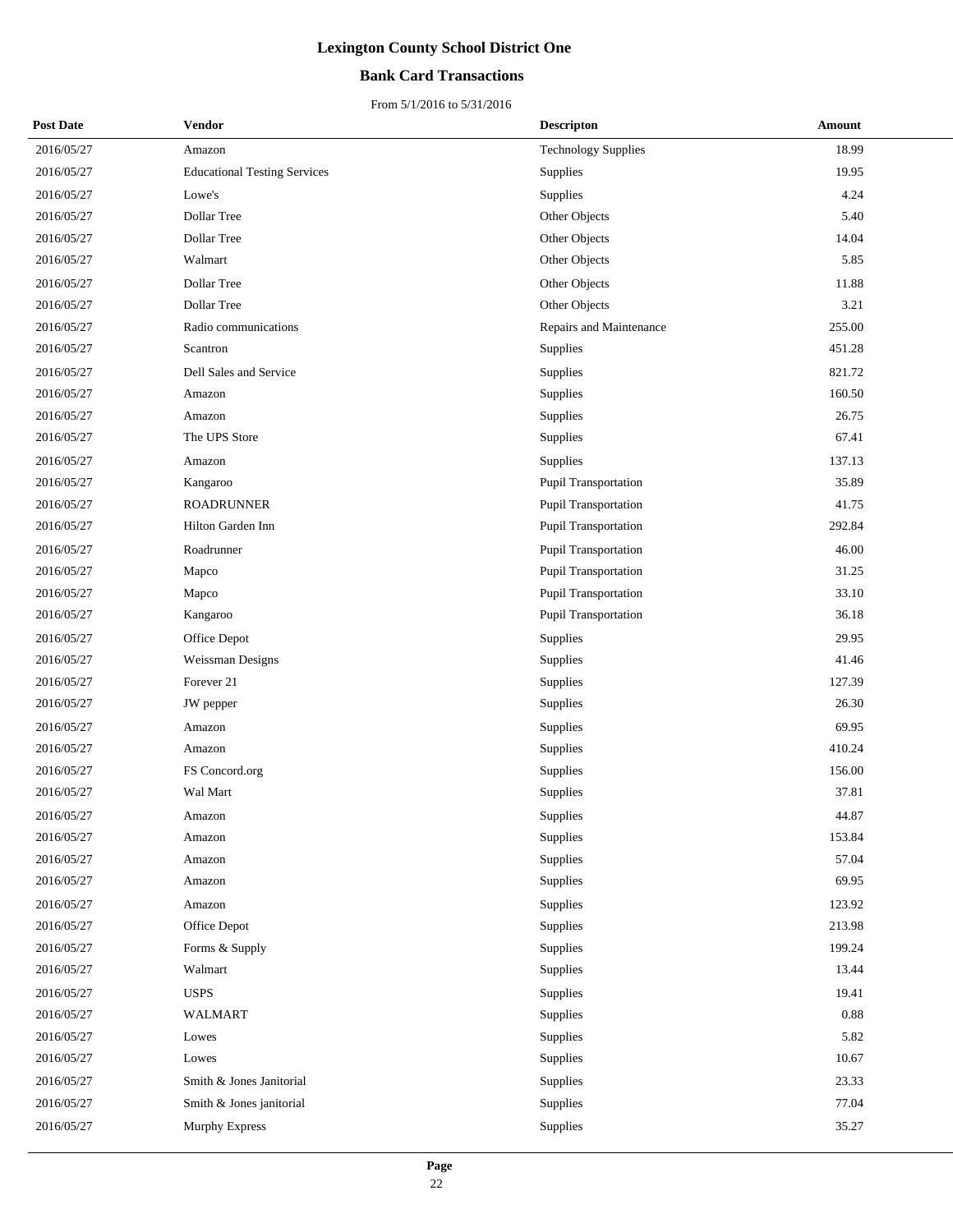### **Bank Card Transactions**

| <b>Post Date</b> | Vendor                         | <b>Descripton</b> | <b>Amount</b> |
|------------------|--------------------------------|-------------------|---------------|
| 2016/05/27       | Led By Grace Landscaping       | Supplies          | 127.08        |
| 2016/05/27       | Lowe's                         | Supplies          | 31.64         |
| 2016/05/27       | Murphy Express                 | Supplies          | 51.23         |
| 2016/05/27       | Lowe's                         | Supplies          | 33.11         |
| 2016/05/27       | Auto Zone                      | Supplies          | 95.21         |
| 2016/05/27       | Lowe's                         | Supplies          | 321.57        |
| 2016/05/27       | Lowe's                         | Supplies          | 657.55        |
| 2016/05/27       | Lowe's                         | Supplies          | 65.91         |
| 2016/05/27       | Lowe's                         | Supplies          | 51.76         |
| 2016/05/27       | <b>Murphy Express</b>          | Supplies          | 65.77         |
| 2016/05/27       | Napa Store                     | Supplies          | 32.09         |
| 2016/05/27       | Lowe's                         | Supplies          | 42.43         |
| 2016/05/27       | Murphy Express                 | Supplies          | 40.03         |
| 2016/05/27       | WP Law                         | Supplies          | 23.04         |
| 2016/05/27       | Triangle Safe and Lock         | Supplies          | 23.54         |
| 2016/05/27       | Smith Turf and Irrigation      | Supplies          | 98.77         |
| 2016/05/27       | Lowe's                         | Supplies          | 96.67         |
| 2016/05/27       | Lowe's                         | Supplies          | 69.18         |
| 2016/05/27       | Murphy Express                 | Supplies          | 67.20         |
| 2016/05/27       | <b>CARQUEST</b>                | Supplies          | 138.99        |
| 2016/05/27       | Enlows                         | Supplies          | 78.87         |
| 2016/05/27       | Interstate                     | Supplies          | 219.08        |
| 2016/05/27       | <b>CARQUEST</b>                | Supplies          | 69.50         |
| 2016/05/27       | Interstate                     | Supplies          | 248.99        |
| 2016/05/27       | Dynamic                        | Supplies          | 134.91        |
| 2016/05/27       | Enlows                         | Supplies          | 40.21         |
| 2016/05/27       | Enlows                         | Supplies          | 206.14        |
| 2016/05/27       | Interstate                     | Supplies          | 173.50        |
| 2016/05/27       | CARQUEST                       | Supplies          | 86.88         |
| 2016/05/27       | Enlows                         | Supplies          | 60.53         |
| 2016/05/27       | Interstate                     | Supplies          | 119.55        |
| 2016/05/27       | Interstate                     | Supplies          | 90.79         |
| 2016/05/27       | LR Hook                        | Supplies          | 361.55        |
| 2016/05/27       | Sunoco                         | Supplies          | 10.00         |
| 2016/05/27       | Sheraton Hotel, Myrtle Beach S | Travel            | 342.26        |
| 2016/05/27       | Francis Marion Hotel, Charlest | Travel            | $-2.16$       |
| 2016/05/27       | OMNI Hotel, Charlotte NC       | Travel            | 668.04        |
| 2016/05/27       | Sheraton Hotel, Myrtle Beach S | Travel            | 342.26        |
| 2016/05/27       | The Home Depot                 | Supplies          | 5.58          |
| 2016/05/27       | Pak Mail                       | Supplies          | 169.76        |
| 2016/05/27       | Verizon                        | Supplies          | 42.79         |
| 2016/05/27       | <b>Best Buy</b>                | Supplies          | 101.61        |
| 2016/05/27       | The Home Depot                 | Supplies          | 9.11          |
| 2016/05/27       | Smartsign                      | Supplies          | 571.90        |
| 2016/05/27       | Webstaurant Store              | Supplies          | 150.86        |
|                  |                                |                   |               |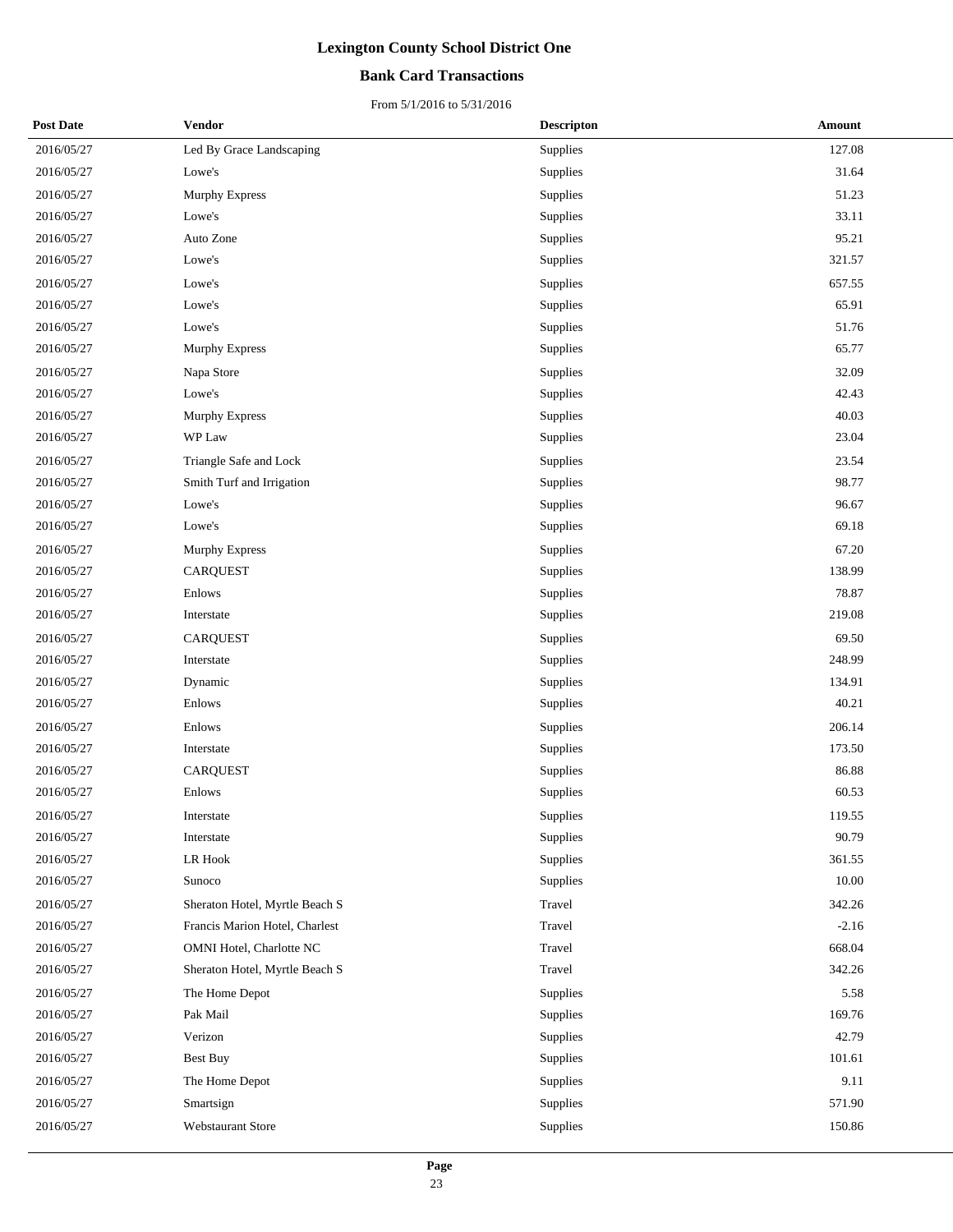### **Bank Card Transactions**

| <b>Post Date</b> | Vendor                     | <b>Descripton</b>          | <b>Amount</b> |
|------------------|----------------------------|----------------------------|---------------|
| 2016/05/27       | <b>Best Buy</b>            | <b>Technology Supplies</b> | 867.71        |
| 2016/05/27       | Apple Store Augusta        | <b>Technology Supplies</b> | 234.36        |
| 2016/05/27       | Phone Rescue               | <b>Technology Supplies</b> | 49.99         |
| 2016/05/27       | Private Property           | Other Objects              | 66.69         |
| 2016/05/27       | Walmart                    | Other Objects              | 28.67         |
| 2016/05/27       | Publix                     | Other Objects              | 8.98          |
| 2016/05/27       | Jimmy Johns                | Other Objects              | 127.53        |
| 2016/05/27       | Miyos                      | Other Objects              | 85.58         |
| 2016/05/27       | Apple Store Augusta        | <b>Technology Supplies</b> | 612.41        |
| 2016/05/27       | Oriental Trading           | Supplies                   | 466.83        |
| 2016/05/27       | WALMART                    | Supplies                   | 26.34         |
| 2016/05/27       | Amazon.com                 | Supplies                   | 460.46        |
| 2016/05/27       | Amazon                     | Supplies                   | 248.71        |
| 2016/05/27       | Hilton Hotel               | Travel                     | 695.97        |
| 2016/05/27       | <b>Barnes and Noble</b>    | Supplies                   | 208.67        |
| 2016/05/27       | Amazon                     | Supplies                   | 35.52         |
| 2016/05/27       | Amazon                     | Supplies                   | 23.38         |
| 2016/05/27       | Amazon                     | Supplies                   | 384.70        |
| 2016/05/27       | Amazon                     | Supplies                   | 553.79        |
| 2016/05/27       | <b>ILP-INSECT LURE</b>     | Pupil Activity             | 20.00         |
| 2016/05/27       | Matter Hackers             | Pupil Activity             | 242.00        |
| 2016/05/27       | Make Music, Inc            | Pupil Activity             | 149.80        |
| 2016/05/27       | <b>JW</b> Pepper           | Pupil Activity             | 29.84         |
| 2016/05/27       | JW Pepper                  | Pupil Activity             | 56.94         |
| 2016/05/27       | <b>JW</b> Pepper           | Pupil Activity             | 192.94        |
| 2016/05/27       | <b>UPS</b> Store           | Pupil Activity             | 136.37        |
| 2016/05/27       | Conde Systems              | Pupil Activity             | 341.81        |
| 2016/05/27       | <b>AMAZON</b>              | Pupil Activity             | 24.58         |
| 2016/05/27       | <b>AMAZON</b>              | Pupil Activity             | 25.12         |
| 2016/05/27       | <b>IGA</b>                 | Pupil Activity             | 21.41         |
| 2016/05/27       | Bilo                       | Pupil Activity             | 18.17         |
| 2016/05/27       | Heinemann                  | Pupil Activity             | 444.29        |
| 2016/05/27       | Heinemann                  | Pupil Activity             | 29.00         |
| 2016/05/27       | Amazon                     | Pupil Activity             | 94.15         |
| 2016/05/27       | Office Depot               | Pupil Activity             | 146.21        |
| 2016/05/27       | Amazon                     | Pupil Activity             | 94.60         |
| 2016/05/27       | Amazon                     | Pupil Activity             | 156.80        |
| 2016/05/27       | <b>Adafruit Industries</b> | Pupil Activity             | 261.00        |
| 2016/05/27       | Discovery Education        | Pupil Activity             | 75.00         |
| 2016/05/27       | Lowes                      | Pupil Activity             | 138.26        |
| 2016/05/27       | Lowes                      | Pupil Activity             | 107.02        |
| 2016/05/27       | Overnight Prints           | Pupil Activity             | 256.29        |
| 2016/05/27       | Trophy and Awards          | Pupil Activity             | 80.72         |
| 2016/05/27       | Trophy and Awards          | Pupil Activity             | 103.86        |
| 2016/05/27       | Walmart                    | Pupil Activity             | 42.03         |
|                  |                            |                            |               |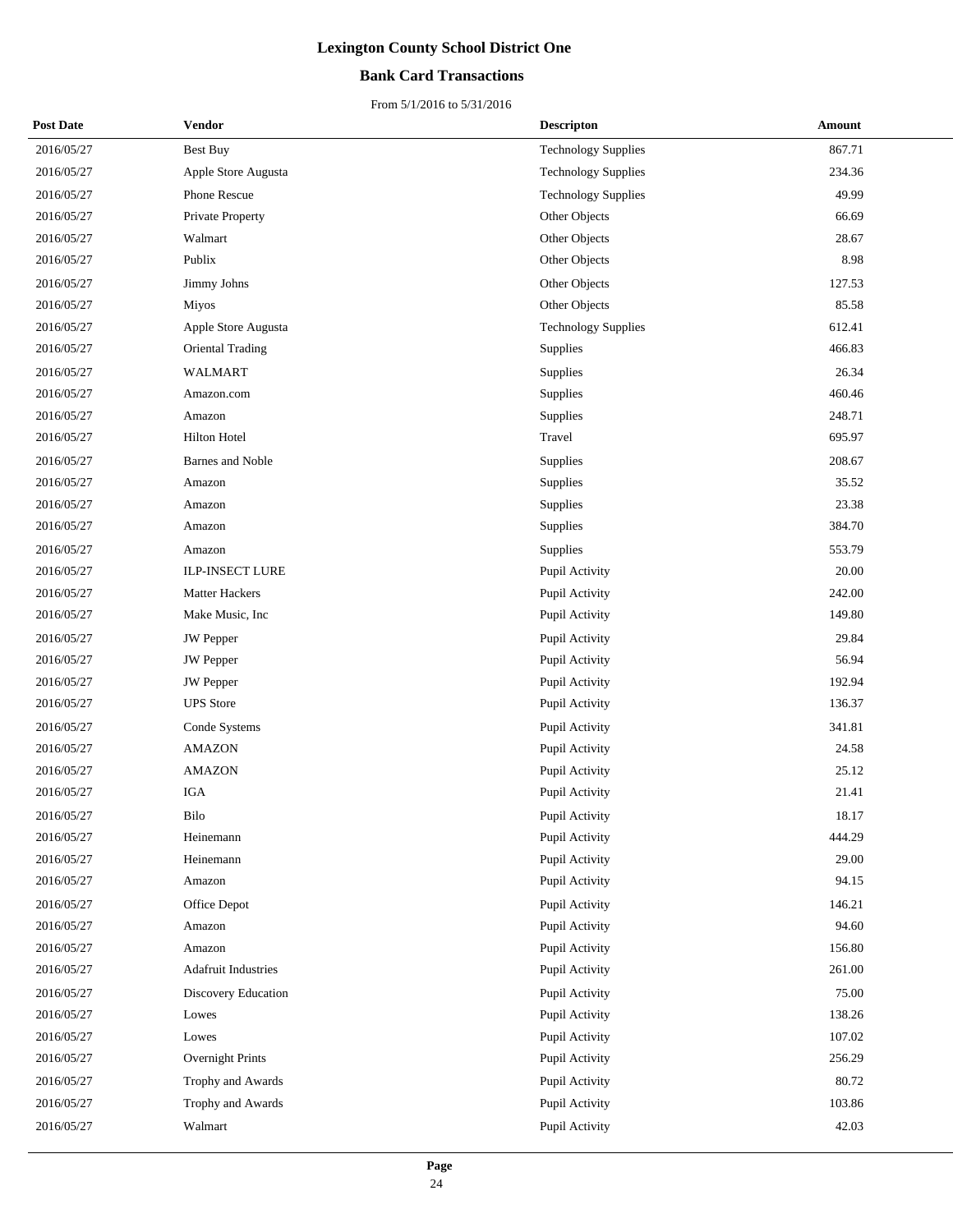### **Bank Card Transactions**

| <b>Post Date</b> | Vendor                         | <b>Descripton</b>    | Amount |
|------------------|--------------------------------|----------------------|--------|
| 2016/05/27       | Walmart                        | Supplies             | 86.51  |
| 2016/05/27       | Lowes                          | Supplies             | 12.82  |
| 2016/05/31       | FedEx Office                   | Printing and Binding | 23.90  |
| 2016/05/31       | Jones                          | Supplies             | 90.05  |
| 2016/05/31       | NAESP-PEAP                     | Supplies             | 206.00 |
| 2016/05/31       | POST OFFICE                    | Supplies             | 53.80  |
| 2016/05/31       | WM Supercenter #881 Lexington  | Supplies             | 34.22  |
| 2016/05/31       | Office Depot                   | Supplies             | 60.98  |
| 2016/05/31       | Uprinting                      | Supplies             | 516.78 |
| 2016/05/31       | Office Depot #2196 Lexington S | Supplies             | 57.75  |
| 2016/05/31       | Wal-Mart Lexington SC          | Supplies             | 27.99  |
| 2016/05/31       | Fastenal                       | Supplies             | 150.61 |
| 2016/05/31       | Walmart                        | Supplies             | 173.77 |
| 2016/05/31       | Jones School Supply            | <b>Supplies</b>      | 883.23 |
| 2016/05/31       | FrameWorld Enterprize Inc      | Supplies             | 104.81 |
| 2016/05/31       | Walmart                        | Supplies             | 4.41   |
| 2016/05/31       | <b>USPS</b>                    | Supplies             | 6.47   |
| 2016/05/31       | Walmart                        | Supplies             | 37.10  |
| 2016/05/31       | Walmart                        | Supplies             | 292.49 |
| 2016/05/31       | Parker of Lexington            | Supplies             | 37.45  |
| 2016/05/31       | <b>Oriental Trading</b>        | Supplies             | 12.07  |
| 2016/05/31       | Target                         | Supplies             | 4.44   |
| 2016/05/31       | Expedia                        | Travel               | 88.00  |
| 2016/05/31       | American airline               | Travel               | 25.00  |
| 2016/05/31       | American Airlines              | Travel               | 25.00  |
| 2016/05/31       | Delta                          | Travel               | 25.00  |
| 2016/05/31       | Delta                          | Travel               | 25.00  |
| 2016/05/31       | delta                          | Travel               | 25.00  |
| 2016/05/31       | Delta                          | Travel               | 25.00  |
| 2016/05/31       | Delta                          | Travel               | 25.00  |
| 2016/05/31       | Delta                          | Travel               | 25.00  |
| 2016/05/31       | Bats taxi                      | Travel               | 64.00  |
| 2016/05/31       | Delta                          | Travel               | 25.00  |
| 2016/05/31       | Delta                          | Travel               | 25.00  |
| 2016/05/31       | Delta                          | Travel               | 25.00  |
| 2016/05/31       | Delta                          | Travel               | 25.00  |
| 2016/05/31       | United                         | Travel               | 25.00  |
| 2016/05/31       | Mohammed edriss st. Pete FL    | Travel               | 91.25  |
| 2016/05/31       | DC VIP CAb                     | Travel               | 63.17  |
| 2016/05/31       | Parade Store                   | Supplies             | 210.65 |
| 2016/05/31       | 4Imprint                       | Supplies             | 289.31 |
| 2016/05/31       | Office Depot                   | Supplies             | 229.16 |
| 2016/05/31       | Walker Hardware                | Supplies             | 6.43   |
| 2016/05/31       | Sunoco                         | Supplies             | 8.00   |
| 2016/05/31       | Walker Hardware                | Supplies             | 29.70  |
|                  |                                |                      |        |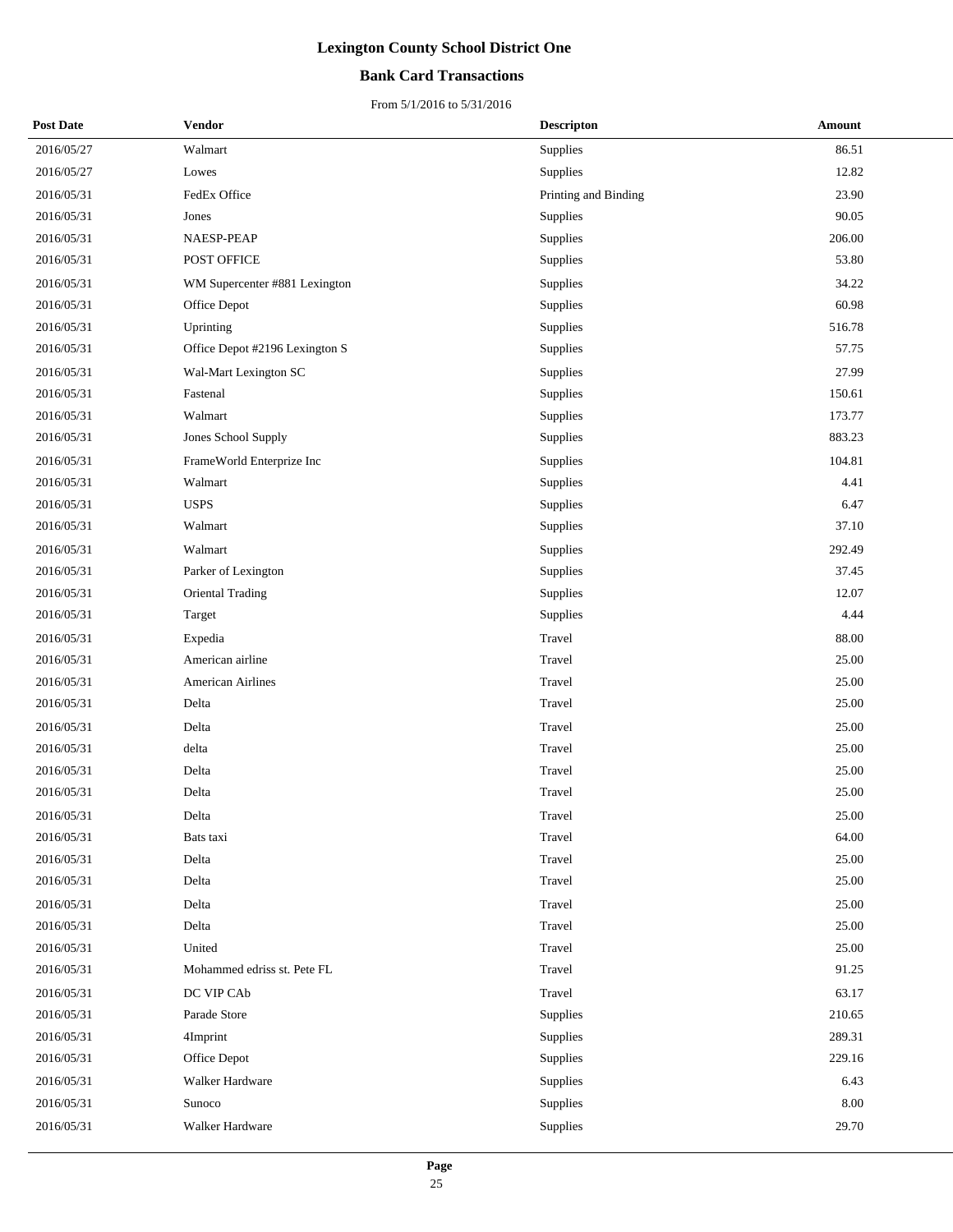### **Bank Card Transactions**

| <b>Post Date</b> | Vendor                 | <b>Descripton</b> | Amount   |
|------------------|------------------------|-------------------|----------|
| 2016/05/31       | Walmart                | Supplies          | 30.26    |
| 2016/05/31       | Shell Oil              | Supplies          | 22.00    |
| 2016/05/31       | Overstock.com          | Supplies          | 598.99   |
| 2016/05/31       | Walker Hardware        | Supplies          | 6.18     |
| 2016/05/31       | LOWE'S                 | Supplies          | 16.30    |
| 2016/05/31       | SHELL STATION          | Supplies          | 31.98    |
| 2016/05/31       | Lowes                  | Supplies          | 81.48    |
| 2016/05/31       | Circle K               | Supplies          | 42.67    |
| 2016/05/31       | Lowes                  | Supplies          | 23.43    |
| 2016/05/31       | Lowes                  | Supplies          | 10.69    |
| 2016/05/31       | Murphy                 | Supplies          | 12.00    |
| 2016/05/31       | Lowes                  | Supplies          | 65.99    |
| 2016/05/31       | Exxon Mobile           | Supplies          | 30.00    |
| 2016/05/31       | ExxonMobile            | Supplies          | 52.18    |
| 2016/05/31       | Walmart                | Supplies          | 31.31    |
| 2016/05/31       | Smoak House            | Supplies          | 52.43    |
| 2016/05/31       | Smoak House            | Supplies          | 62.87    |
| 2016/05/31       | Walmart                | Supplies          | 92.01    |
| 2016/05/31       | Walmart                | Supplies          | 11.53    |
| 2016/05/31       | The UPS Store          | Supplies          | 331.70   |
| 2016/05/31       | Walmart                | Supplies          | 63.00    |
| 2016/05/31       | Office Depot           | Supplies          | 36.36    |
| 2016/05/31       | The Little Bake Shop   | Supplies          | 100.00   |
| 2016/05/31       | Shumperts IGA          | Supplies          | 64.68    |
| 2016/05/31       | Walmart                | Supplies          | 10.54    |
| 2016/05/31       | Walmart                | Supplies          | 164.13   |
| 2016/05/31       | <b>USPS</b>            | Supplies          | 498.20   |
| 2016/05/31       | <b>United Airlines</b> | Travel            | 1,635.60 |
| 2016/05/31       | <b>United Air</b>      | Travel            | 697.20   |
| 2016/05/31       | Dooley's Sport Shop    | Supplies          | 62.92    |
| 2016/05/31       | <b>UPS</b> Store       | Pupil Activity    | 29.69    |
| 2016/05/31       | Crown Awards           | Pupil Activity    | 272.35   |
| 2016/05/31       | Lowe's                 | Pupil Activity    | 76.68    |
| 2016/05/31       | Hobby Lobby            | Pupil Activity    | 104.43   |
| 2016/05/31       | <b>BiLo Grocery</b>    | Pupil Activity    | 207.51   |
| 2016/05/31       | Amazon                 | Pupil Activity    | 26.97    |
| 2016/05/31       | Amazon                 | Pupil Activity    | 329.97   |
| 2016/05/31       | Walmart                | Pupil Activity    | 9.98     |
| 2016/05/31       | WALMART                | Pupil Activity    | 71.63    |
| 2016/05/31       | Parade Store           | Pupil Activity    | 72.70    |
| 2016/05/31       | Lowes, Lexington SC    | Pupil Activity    | 444.81   |
| 2016/05/31       | AMAZON                 | Pupil Activity    | 31.98    |
| 2016/05/31       | Amazon.com             | Pupil Activity    | 88.94    |
| 2016/05/31       | Scholastic Book Fairs  | Pupil Activity    | 95.11    |
| 2016/05/31       | HOME DEPOT             | Pupil Activity    | 27.54    |
|                  |                        |                   |          |